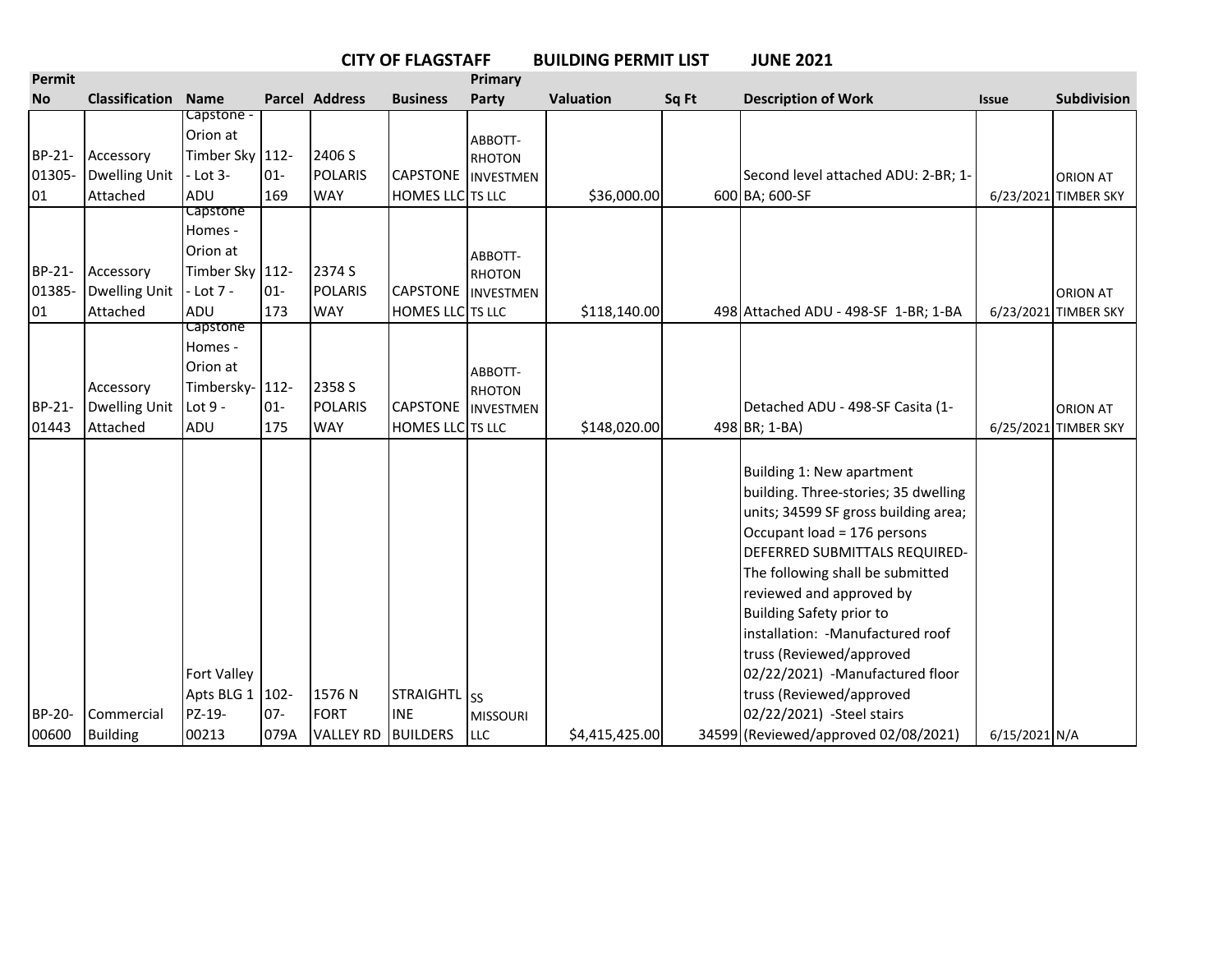| BP-20-<br>00600-<br>02 | Commercial<br><b>Building</b> | Fort Valley<br>Apts BLDG<br>3 PZ-19-<br>00213                                            | 102-<br>$07 -$<br>079A   | 1576N<br><b>FORT</b><br><b>VALLEY RD</b>                                | STRAIGHTL SS<br><b>INE</b><br><b>BUILDERS</b> | <b>MISSOURI</b><br><b>LLC</b>                           | \$4,415,425.00 | Building 3: New apartment<br>building. Three-stories; 36 dwelling<br>units; 41847 SF gross building area;<br>Occupant load = 252 persons<br>DEFERRED SUBMITTALS REQUIRED-<br>The following shall be submitted<br>reviewed and approved by<br><b>Building Safety prior to</b><br>installation: - Manufactured roof<br>truss (Reviewed/approved<br>02/22/2021) -Manufactured floor<br>truss (Reviewed/approved<br>02/22/2021) -Steel stairs<br>41847 (Reviewed/approved 02/08/2021) | 6/16/2021 N/A    |                                            |
|------------------------|-------------------------------|------------------------------------------------------------------------------------------|--------------------------|-------------------------------------------------------------------------|-----------------------------------------------|---------------------------------------------------------|----------------|-----------------------------------------------------------------------------------------------------------------------------------------------------------------------------------------------------------------------------------------------------------------------------------------------------------------------------------------------------------------------------------------------------------------------------------------------------------------------------------|------------------|--------------------------------------------|
| BP-21-<br>00518-<br>01 | Commercial<br><b>Building</b> | Westside<br>Veterinary<br>Retaining<br>Wall PZ-19-29-<br>00002-02                        | 112-<br>001D             | 2507 S<br>WOODLAN STRAIGHTL ASPEN VIEW<br>DS VILLAGE INE<br><b>BLVD</b> | <b>BUILDERS</b>                               | <b>PROPERTIES</b><br>LLC                                | \$16,000.00    | Masonry site retaining wall with<br>metal rail approx. 195 LF                                                                                                                                                                                                                                                                                                                                                                                                                     | 6/25/2021 UNIT 3 | <b>WOODLAND</b><br><b>S VILLAGE</b>        |
| BP-21-<br>00678        | Commercial<br><b>Building</b> | Flagstaff<br>Bone and<br>Joint<br>Monumen<br>t Sign                                      | $101 -$<br>$30-$<br>040E | 525 N<br><b>SWITZER</b><br><b>CANYON</b><br><b>DR</b>                   |                                               | SKYPOINT<br><b>ORTHOPAED</b><br><b>IC CENTER</b><br>LLC | \$14,271.00    | Install illuminated sign on masonry<br>base.                                                                                                                                                                                                                                                                                                                                                                                                                                      | 6/4/2021 N/A     |                                            |
| BP-21-<br>00791        | Commercial<br><b>Building</b> | <b>Departme</b><br>nt of Child<br>Safety<br>Office<br><b>Building</b><br>PZ-20-<br>00019 | $107 -$<br>$30-$<br>016C | 2163N<br><b>VICKEY ST</b>                                               | <b>WLS</b><br>Constructi<br>on                | ARROW<br><b>DEVELOPME</b><br><b>NT INC</b>              | \$2,500,000.00 | New office building 20836 SF<br>20836 Occupant load = 209 persons                                                                                                                                                                                                                                                                                                                                                                                                                 | 6/28/2021 CENTRE | <b>NORTHWOO</b><br><b>DS BUSINESS</b>      |
| BP-21-<br>00889        | Commercial<br><b>Building</b> | symmetry<br>Homes -<br>Pine Run<br>Entry<br>Monumen<br>t Signs PZ-<br>19-00099           | 105-<br>$10-$<br>183A    | 2080 E DEL<br><b>RAE DR</b>                                             | <b>SYMMETR</b><br>Y HOMES<br><b>INC</b>       | TLC PC<br>LAND<br><b>INVESTORS</b><br>LLC               | \$20,000.00    | Two (2) subdivision entry<br>monument signs.                                                                                                                                                                                                                                                                                                                                                                                                                                      | 6/28/2021 UNIT 1 | <b>ESTATES AT</b><br><b>PINE</b><br>CANYON |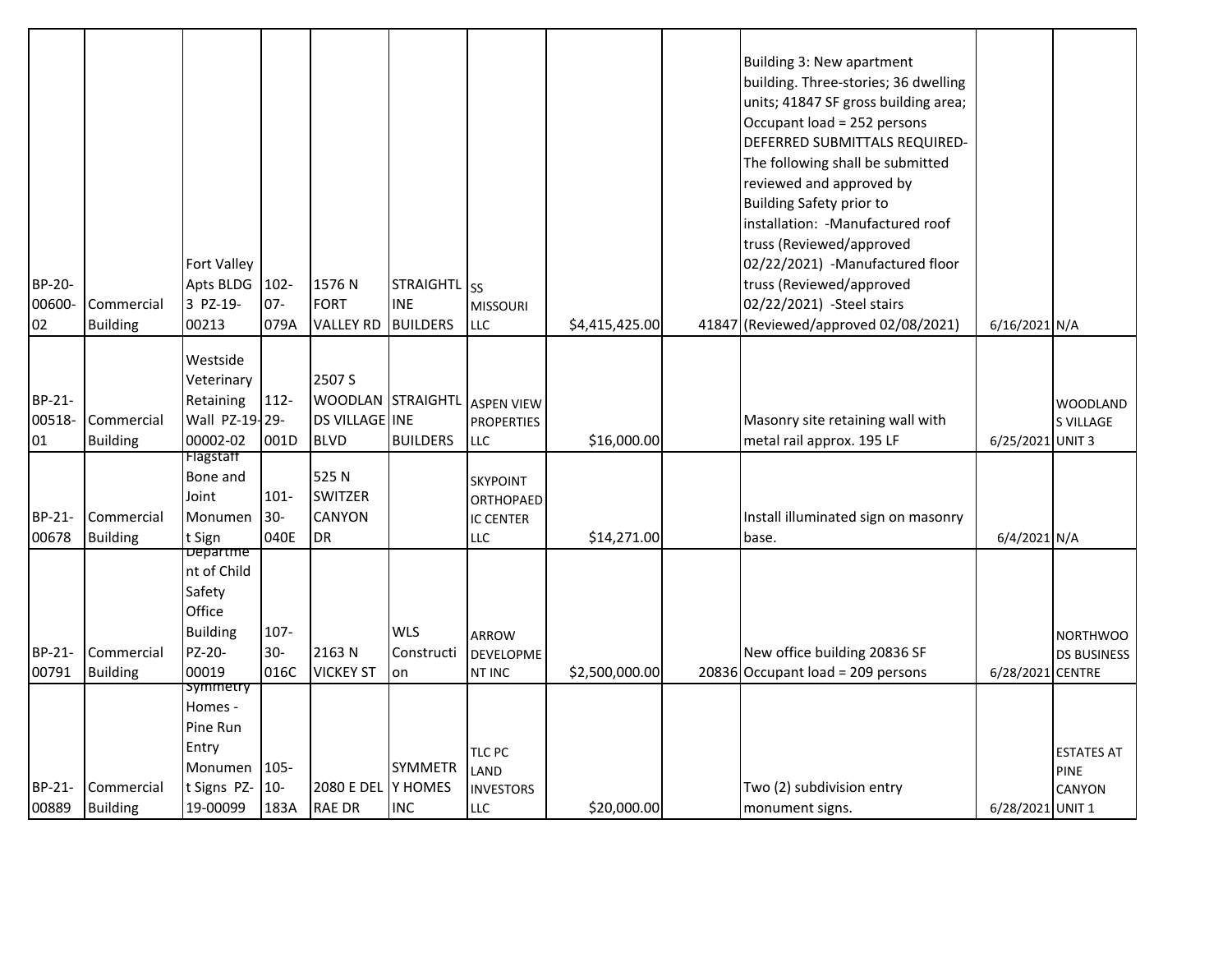| BP-21-                 | Commercial<br><b>Building Multi-</b> (East/Beav<br>Family Over 3 | Beaver St<br>Lofts<br><b>Building 1</b><br>er St) PZ-       | 101-<br>$07 -$      | 609N                                  | <b>STRAIGHTL</b><br><b>INE</b> | <b>ECO WEST</b><br><b>HOUSING</b>   |                | New three-story multi-family<br>building (Building 1/East/"Beaver<br>St Units" per approved plans). Four<br>total dwelling units (Units 1-4) All<br>units 3 BR 2BA - 2 units with 1-car<br>garage 2 units with 2-car garage.<br>10476 SF DEFERRED SUBMITTAL<br>REQUIRED - THE ITEMS LISTED<br><b>BELOW REQUIRE SUBMITTAL</b><br><b>REVIEW AND APPROVAL PRIOR TO</b><br><b>INSTALLATION: -</b> |               | <b>NORTHEAST</b><br><b>ADDITION</b>         |
|------------------------|------------------------------------------------------------------|-------------------------------------------------------------|---------------------|---------------------------------------|--------------------------------|-------------------------------------|----------------|-----------------------------------------------------------------------------------------------------------------------------------------------------------------------------------------------------------------------------------------------------------------------------------------------------------------------------------------------------------------------------------------------|---------------|---------------------------------------------|
| 00370                  | Units                                                            | 17-00187                                                    | 004                 | <b>BEAVER ST</b>                      | <b>BUILDERS</b>                | <b>LLC</b>                          | \$2,600,000.00 | 10476 PREMANUACTURED TRUSSES                                                                                                                                                                                                                                                                                                                                                                  |               | 6/16/2021 (FLAGSTAFF)                       |
|                        | Commercial                                                       | <b>Beaver St</b><br>Lofts<br><b>Building 2</b>              |                     |                                       |                                |                                     |                | building (Building 2/West/"Alley<br>Units" per approved plans). Four<br>total dwelling units (Units 5-8)<br>each with 3 BR 2BA 1-car garage.<br>9060 SF DEFERRED SUBMITTAL<br><b>REQUIRED - THE ITEMS LISTED</b><br><b>BELOW REQUIRE SUBMITTAL</b>                                                                                                                                            |               |                                             |
| BP-21-                 | <b>Building Multi- (West/Alle</b>                                |                                                             | 101-                |                                       | STRAIGHTL                      | <b>ECO WEST</b>                     |                | REVIEW AND APPROVAL PRIOR TO                                                                                                                                                                                                                                                                                                                                                                  |               | <b>NORTHEAST</b>                            |
| 00370-                 | Family Over 3                                                    | y) PZ-17-                                                   | $07 -$              | 609N                                  | <b>INE</b>                     | <b>HOUSING</b>                      |                | <b>INSTALLATION: -</b>                                                                                                                                                                                                                                                                                                                                                                        |               | <b>ADDITION</b>                             |
| 01                     | Units                                                            | 00187                                                       | 004                 | <b>BEAVER ST</b>                      | <b>BUILDERS</b>                | LLC                                 | \$0.00         | 9060 PREMANUACTURED TRUSSES                                                                                                                                                                                                                                                                                                                                                                   |               | 6/16/2021 (FLAGSTAFF)                       |
| BP-19-<br>00510-<br>15 | Commercial<br><b>Building</b><br>Repair/Remo<br>del/TI           | Civitas/Th<br>e Bluffs<br>Monumen<br>t Sign PZ-<br>17-00173 | 106-<br>08-<br>005H | 3100 E<br><b>BUTLER</b><br><b>AVE</b> | <b>TS &amp; G</b><br>Signs LLC | SUNNYVALE<br>LANDCO LLC             | \$15,000.00    | Illuminated cast-in-place concrete<br>masonry veneer and timber<br>monument sign.                                                                                                                                                                                                                                                                                                             | 6/29/2021 N/A |                                             |
| BP-20-<br>02550-<br>03 | Commercial<br><b>Building</b><br>Repair/Remo<br>del/TI           | Days Inn In- 103-<br>Ground<br>Spa                          | $01 -$<br>002       | 1000 W<br>ROUTE 66                    | Biddles'<br>Pool Spa<br>Patio  | 1000 WEST<br>ROUTE 66<br><b>LLC</b> | \$50,000.00    | In-ground public spa 144 SF.                                                                                                                                                                                                                                                                                                                                                                  | 6/10/2021 N/A |                                             |
|                        |                                                                  | Parking                                                     |                     |                                       | EAGLE                          |                                     |                | installation of exterior pole-                                                                                                                                                                                                                                                                                                                                                                |               |                                             |
|                        | Commercial<br><b>Building</b>                                    | Expansion<br>Electrical                                     | 116-                | 6200 S                                | <b>MOUNTAI</b><br>N            |                                     |                | mounted light fixtures for airport<br>parking lot expansion. Electrical                                                                                                                                                                                                                                                                                                                       |               | PULLIAM<br><b>AIRPORT</b><br><b>AIRPARK</b> |
| BP-21-                 | Repair/Remo                                                      | PZ-20-                                                      | $61-$               | PULLIAM                               | CONSTRUC FLAGSTAFF             |                                     |                | service for future EV charging                                                                                                                                                                                                                                                                                                                                                                |               | UNIT <sub>1</sub>                           |
| 00174                  | del/TI                                                           | 00009-02                                                    | 004                 | <b>DR</b>                             | <b>TION CO</b>                 | <b>CITY OF</b>                      | \$500,000.00   | stations and gate operation.                                                                                                                                                                                                                                                                                                                                                                  |               | 6/16/2021 AMENDED                           |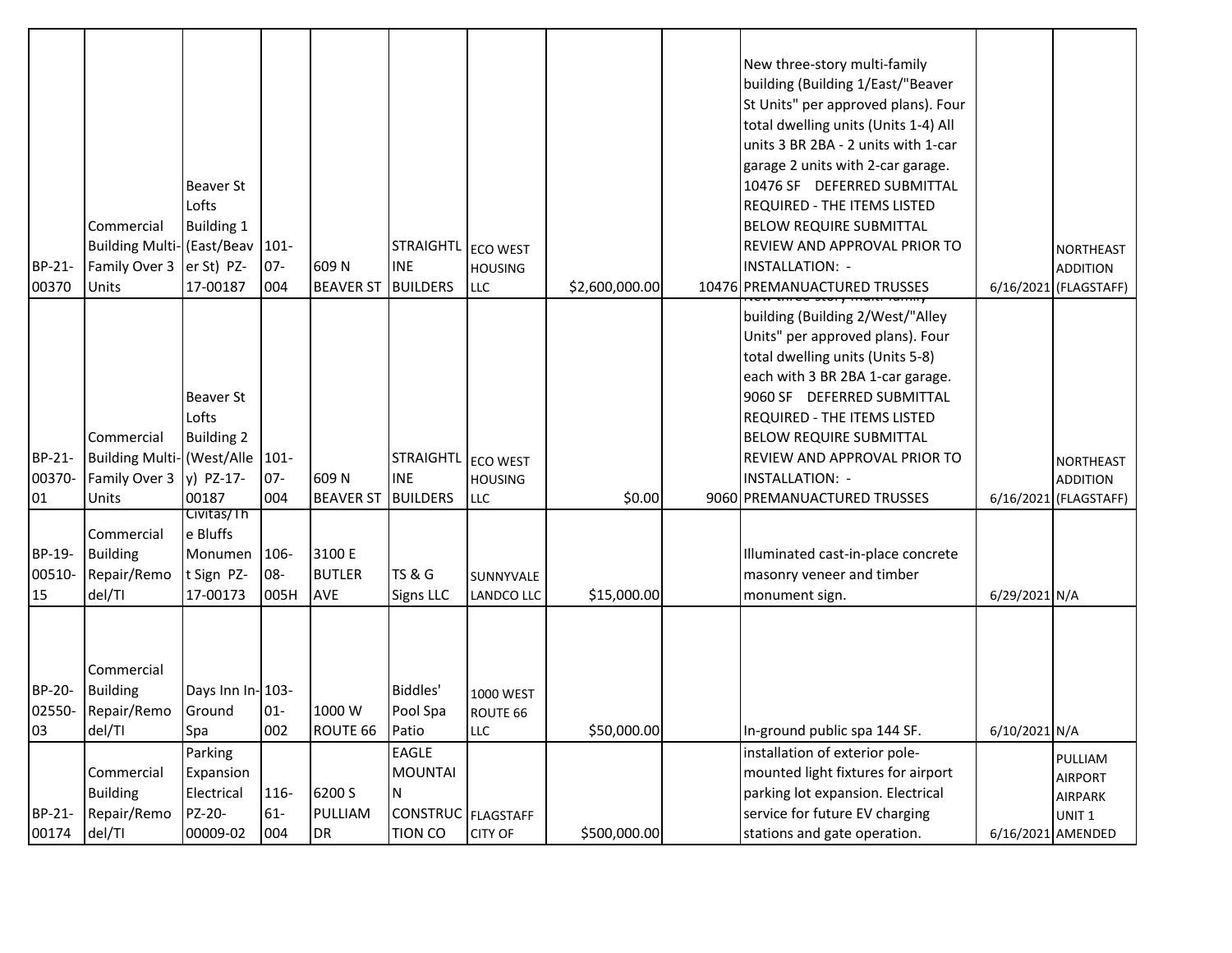|        |                 | City of                |         |                  |                            |                                    |              |                                        |                    |                    |
|--------|-----------------|------------------------|---------|------------------|----------------------------|------------------------------------|--------------|----------------------------------------|--------------------|--------------------|
|        | Commercial      | Flagstaff              |         |                  |                            |                                    |              |                                        |                    |                    |
|        | <b>Building</b> | Rec Center 107-        |         |                  | Harmon                     |                                    |              | Installation of (4) level 2 charging   |                    |                    |
| BP-21- | Repair/Remo     | Charging               | $13 -$  | 1702 N           | Electric                   | <b>FLAGSTAFF</b>                   |              | ports (1) transformer and (1) 200A     |                    |                    |
| 00780  | del/TI          | <b>Stations</b>        | 005W    | FOURTH ST Inc.   |                            | <b>CITY OF</b>                     | \$60,000.00  | metered SES                            | 6/10/2021 N/A      |                    |
|        |                 |                        |         |                  |                            |                                    |              | interior gemontion and                 |                    |                    |
|        |                 |                        |         |                  |                            |                                    |              | remodel/tenant improvement of          |                    |                    |
|        |                 |                        |         |                  |                            |                                    |              | existing restaurant for marijuana      |                    |                    |
|        |                 |                        |         |                  | <b>CONSTRUC</b>            |                                    |              | dispensary (M) and                     |                    |                    |
|        |                 |                        |         |                  | <b>TION</b>                |                                    |              | process/packaging facility (F-1)       |                    |                    |
|        | Commercial      | <b>RCH</b>             |         |                  | <b>MANAGE</b>              |                                    |              | 6156 SF Occupant load = 85             |                    | <b>FLAGSTAFF</b>   |
|        | <b>Building</b> | Wellness               | $101 -$ |                  | <b>MENT</b>                |                                    |              | persons New Certificate of             |                    | (REVISED           |
| BP-21- | Repair/Remo     | Center                 | $23 -$  | 522 E            | <b>ASSOCIATE</b> 522 ROUTE |                                    |              | Occupancy to be issued upon            |                    | <b>BLOCKS</b>      |
| 00833  | del/TI          | Relocation             | 002B    | ROUTE 66         | S INC                      | <b>66 LLC</b>                      | \$500,000.00 | passing final inspection.              | 6/24/2021 12AB& C) |                    |
|        |                 |                        |         |                  |                            |                                    |              |                                        |                    |                    |
|        | Commercial      | Planet                 |         |                  |                            |                                    |              |                                        |                    |                    |
|        | <b>Building</b> | <b>Rider EV</b>        | 107-    | 2225N            | Harmon                     |                                    |              |                                        |                    | <b>NORTHWOO</b>    |
| BP-21- | Repair/Remo     | Charging               | $30-$   | <b>STEVES</b>    | Electric                   | <b>PLANET</b>                      |              | Installation of (4) level 2 charging   |                    | <b>DS BUSINESS</b> |
| 00899  | del/TI          | <b>Stations</b>        | 012A    | <b>BLVD</b>      | Inc.                       | <b>RIDER LLC</b>                   | \$50,000.00  | ports and (1) 200A metered SES         | 6/4/2021 CENTRE    |                    |
|        |                 | Courtyard              |         |                  |                            | <b>ARC</b>                         |              |                                        |                    |                    |
|        | Commercial      | Marriott               |         |                  |                            | <b>HOSPITALIT</b>                  |              | Removal (fill-in) of existing interior |                    |                    |
|        | <b>Building</b> | Interior               | $103 -$ | 2650 S           |                            | Y SMT CY                           |              | spa including disconnection and        |                    |                    |
| BP-21- | Repair/Remo     | Spa                    | $24 -$  | <b>BEULAH</b>    | Gilliana                   | <b>FLGAZ</b>                       |              | capping of associated piping and       |                    |                    |
| 00971  | del/TI          | Removal                | 010L    | <b>BLVD</b>      | Pools LLC                  | <b>OWNER LLC</b>                   | \$4,575.00   | equipmnt.                              | 6/23/2021 N/A      |                    |
|        |                 |                        |         |                  |                            | REGIONAL                           |              |                                        |                    |                    |
|        | Commercial      | Ponderosa              |         |                  |                            | ACCOMMO                            |              |                                        |                    |                    |
|        | <b>Building</b> | High                   | 107-    | 2384 N           | <b>CALIENTE</b>            | <b>DATION</b>                      |              |                                        |                    | <b>NORTHWOO</b>    |
| BP-21- | Repair/Remo     | School                 | $30 -$  | <b>STEVES</b>    | <b>CONSTRUC</b>            | <b>SCHOOL</b>                      |              | Add'n of office in 2 existing          |                    | <b>DS BUSINESS</b> |
| 01046  | del/TI          | Offices                | 006F    | <b>BLVD</b>      | <b>TION INC</b>            | <b>DISTRICT</b>                    | \$16,500.00  | classrooms.                            | 6/14/2021 CENTRE   |                    |
|        | Commercial      | Shoppes at<br>Osgood - |         |                  |                            |                                    |              |                                        |                    |                    |
|        | <b>Building</b> | Thin Air               | $103 -$ | 399 S            | Jomax                      |                                    |              |                                        |                    |                    |
| BP-21- | Repair/Remo     | Physical               | $02 -$  | <b>MALPAIS</b>   | <b>Builders</b>            | <b>SHOPPES AT</b><br><b>OSGOOD</b> |              | Tenant improvement of existing         |                    | <b>RIORDAN</b>     |
| 01056  | del/TI          | Therapy                | 005Y    | LN STE 103       | Llc                        | <b>LLC</b>                         | \$75,000.00  | vacant suite 2997 SF.                  | 6/10/2021 ADDITION |                    |
|        |                 | UACJ/Whit              |         |                  | KINNEY                     |                                    |              |                                        |                    |                    |
|        | Commercial      | ehall                  |         |                  | <b>CONSTRUC</b>            |                                    |              |                                        |                    |                    |
|        | <b>Building</b> | Nitrogen               | 107-    | 2400N            | <b>TION</b>                | <b>PACIFIC</b>                     |              |                                        |                    |                    |
| BP-21- | Repair/Remo     | Pad&                   | $16 -$  | WALGREE          | <b>SERVICES</b>            | PRIME                              |              | Installation of nitrogen tank (space   |                    |                    |
| 01108  | del/TI          | Tanks                  | 005T    | NS ST            | <b>LLC</b>                 | <b>PROPERTIES</b>                  | \$40,000.00  | reserved for future second tank)       | 6/24/2021 N/A      |                    |
|        | commercial      | <b>FIVIC</b>           |         |                  |                            |                                    |              |                                        |                    |                    |
|        | <b>Building</b> | Copper                 | $101 -$ |                  | LOVEN                      | <b>FLAGSTAFF</b>                   |              |                                        |                    |                    |
| BP-21- | Repair/Remo     | Silver                 | $01 -$  | 1215 N           | CONTRACT                   | <b>MEDICAL</b>                     |              | Installation of Copper Silver          |                    |                    |
| 01292  | del/TI          | Ionization             | 003B    | <b>BEAVER ST</b> | <b>ING INC</b>             | <b>CENTER INC</b>                  | \$350,000.00 | Ionization piping in 6 locations       | 6/17/2021 N/A      |                    |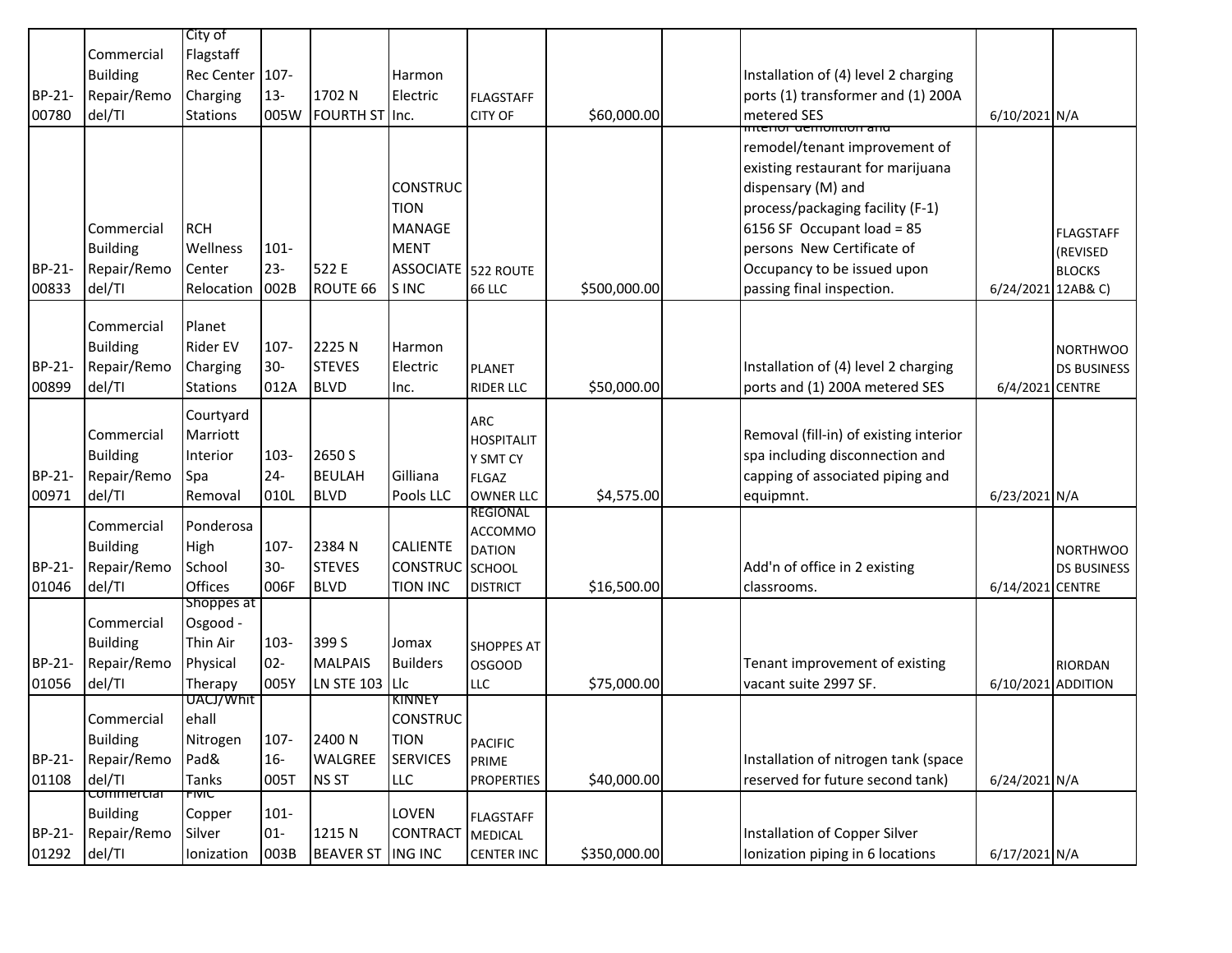| BP-21-<br>01293               | Commercial<br><b>Building</b><br>Repair/Remo<br>del/TI        | FMC X Ray<br>Equipment 101-<br>Replaceme 01-<br>nt             | 014E                      | 1200 N<br><b>BEAVER ST</b>                        | LOVEN<br><b>CONTRACT</b><br><b>ING INC</b>    | <b>FLAGSTAFF</b><br><b>MEDICAL</b><br><b>CENTER INC</b>   | \$50,000.00  | Replacement of existing X ray<br>equip.& replacement of fixtures in<br>x ray room & patient restroom.                                                                                         | 6/11/2021 N/A      |                                                                       |
|-------------------------------|---------------------------------------------------------------|----------------------------------------------------------------|---------------------------|---------------------------------------------------|-----------------------------------------------|-----------------------------------------------------------|--------------|-----------------------------------------------------------------------------------------------------------------------------------------------------------------------------------------------|--------------------|-----------------------------------------------------------------------|
| BP-21-<br>01350               | Commercial<br><b>Building</b><br>Repair/Remo<br>del/TI        | Evans<br>Office TI                                             | $103 -$<br>$02 -$<br>005Y | 399 S<br><b>MALPAIS</b><br><b>LN STE 102</b>      | Eberson<br>Constructi<br>on LLC               | <b>SHOPPES AT</b><br><b>OSGOOD</b><br><b>LLC</b>          | \$16,000.00  | Interior tenant improvement 1185<br>SF                                                                                                                                                        | 6/24/2021 ADDITION | <b>RIORDAN</b>                                                        |
| BP-21-<br>00616               | Commercial<br>Demolition                                      | Canyon 66<br><b>Holdings</b><br>Demo                           | 104-<br>06-<br>008C       | 1416 E<br>ROUTE 66                                | The<br>Alisano<br>Corporatio<br>n             | CANYON 66<br><b>HOLDINGS</b><br><b>LLC</b>                | \$25,000.00  | Interior demolition of vacant retail<br>building/tenant space approx.<br>49884 SF                                                                                                             | 6/24/2021 N/A      |                                                                       |
| <b>BP-20-</b><br>02627-<br>02 | Foundation<br>Only                                            | Miramont<br>e at Butler<br><b>Mixed Use</b><br>PZ-18-<br>00194 | $103 -$<br>$07 -$<br>011A | 207 S<br><b>BEAVER ST</b>                         | <b>MIRAMON</b><br>TE<br>ARIZONA<br><b>LLC</b> | <b>MIRAMONT</b><br>E BEAVER<br><b>LLC</b>                 |              | Foundation only work: Dig and pour the<br>footings install the under-Slab SES<br>Conduit to the meter closet pour and<br>block the elevator pit build the CMU<br>shear walls                  | 6/14/2021 TOWN OF  | <b>NORMAL</b><br><b>SCHOOL</b><br><b>ADDITION</b><br><b>FLAGSTAFF</b> |
| BP-20-<br>00408               | Residential<br><b>Building</b><br>Repair/Remo<br>del/Addition | Ranney<br>Kitchen/Ba 101-<br>lth<br>Remodel                    | $24 -$<br>107             | 628N<br><b>APOLLO</b><br><b>WAY</b>               | LOVEN<br><b>CONTRACT</b><br><b>ING INC</b>    | <b>RANNEY</b><br>WAYNE D &<br><b>HELEN M</b>              | \$60,000.00  | Residential remodel consisting of<br>reconfiguration of master and<br>guest bathroom; laundry/mud<br>room; living room; and kitchen.<br>Remodel area square footage<br>approximately 1029-SF. | 6/21/2021 UNIT 6   | PINECREST<br>TERRACE                                                  |
| <b>BP-21-</b><br>00316        | Residential<br><b>Building</b><br>Repair/Remo<br>del/Addition | <b>Manges</b><br>Remodel                                       | 100-<br>$16 -$<br>011     | 706 W<br><b>ASPEN AVE</b>                         | R&J<br>Services<br><b>LLC</b>                 | <b>MANGES</b><br><b>ELNAL</b>                             | \$200,000.00 | Full remodel                                                                                                                                                                                  |                    | <b>FLAGSTAFF</b><br>6/23/2021 TOWNSITE                                |
| <b>BP-21-</b><br>00557        | Residential<br><b>Building</b><br>Repair/Remo                 | Koeb<br>Windows                                                | 113-<br>80-<br>027        | 4138 N<br><b>CERTHIA</b><br>ST                    | <b>SUUTHWE</b><br><b>ST</b><br><b>WINDOWS</b> | <b>KOEB BARRY</b><br><b>JOSEPH</b>                        | \$22,195.00  | Replace 10 windows like for like<br>30 or less U-factor.                                                                                                                                      |                    | <b>MOUNT</b><br><b>ELDEN</b><br>6/8/2021 FOOTHILLS                    |
| BP-21-<br>00761               | Residential<br><b>Building</b><br>Repair/Remo<br>del/Addition | Thomas<br>Patio<br>Overhang                                    | $103 -$<br>$23 -$<br>025  | 17 E<br>TRANQUIL<br>LN                            | <b>OWNER</b><br><b>BUILDER</b>                | <b>THOMAS</b><br>REOCABLE<br><b>TRUST DTD</b><br>03-05-15 | \$5,000.00   | New 280-SF Covered patio to be<br>constructed at side of dwelling.<br>Patio cover attached to existing<br>dwelling structure.                                                                 |                    | <b>THE</b><br>6/8/2021 SANCTUARY                                      |
| <b>BP-21-</b><br>00853        | Residential<br><b>Building</b><br>Repair/Remo<br>del/Addition | Perrin<br>Remodel                                              | 102-<br>$05 -$<br>001A    | 1800N<br>KITTREDGE<br><b>RD</b>                   | <b>GOOD OAK</b><br><b>ENTERPRIS</b><br>ES     | PERRIN<br><b>LAURIE S</b>                                 | \$40,000.00  | Interior Kitchen Remodel to<br>include 252-SF of space New<br>lighting and appurtenances.                                                                                                     | $6/1/2021$ N/A     |                                                                       |
| BP-21-<br>00920               | Residential<br><b>Building</b><br>Repair/Remo<br>del/Addition | Beier Deck 025A                                                | 104-<br>$09 -$            | 16 E CALLE<br>CONTENTA OWNER<br>UNIT <sub>1</sub> | <b>BUILDER</b>                                | <b>BEIER PAUL</b><br>&<br>VANDRIELE<br>${\sf N}$          | \$30,000.00  | 300 sqft covered deck addition                                                                                                                                                                |                    | 6/1/2021 PINE KNOLL                                                   |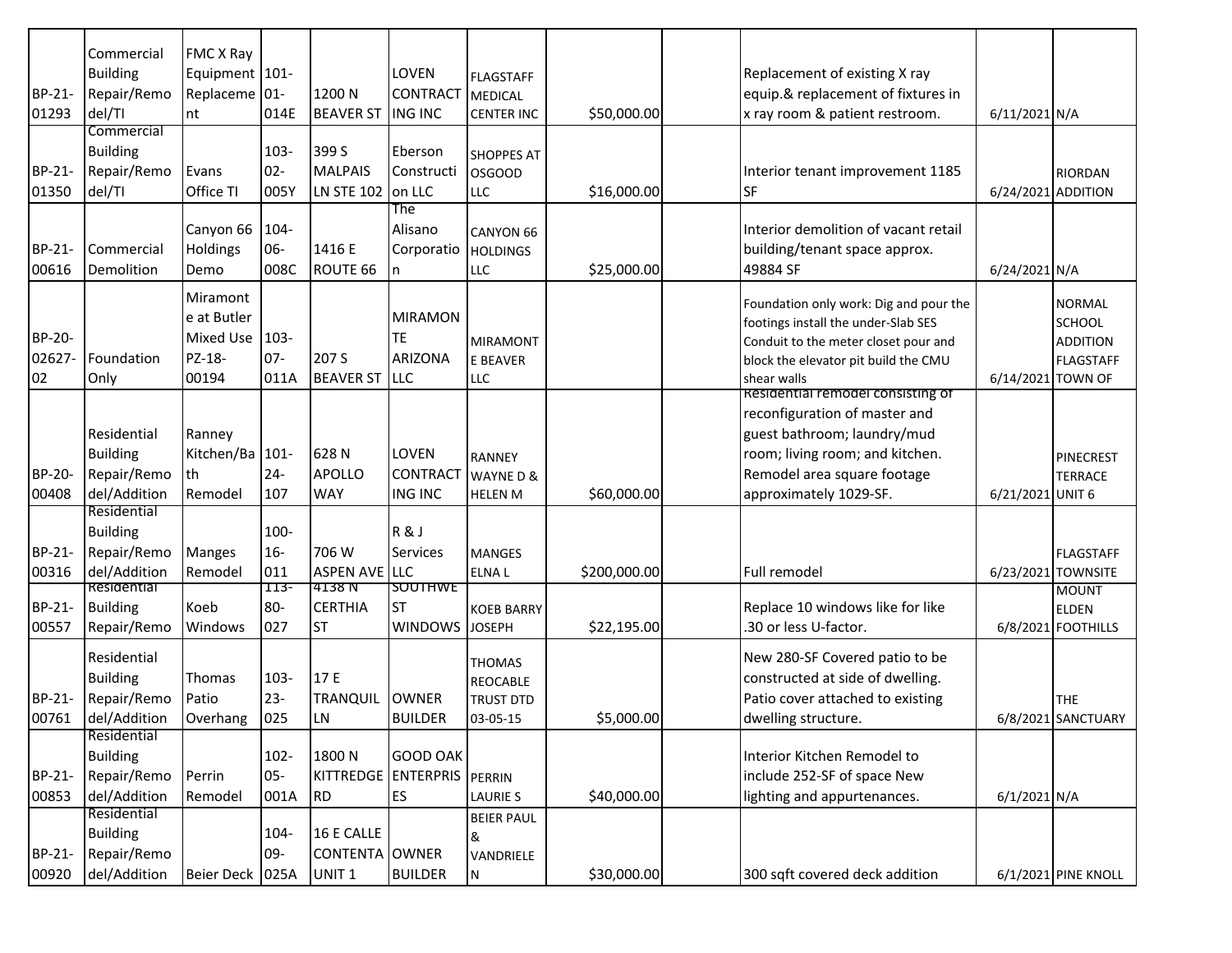|        |                        |                   |        |                      | ਸਾਰਸ                  |                               |              |                                      |                  |                               |
|--------|------------------------|-------------------|--------|----------------------|-----------------------|-------------------------------|--------------|--------------------------------------|------------------|-------------------------------|
|        |                        |                   |        |                      | <b>COUNTRY</b>        |                               |              |                                      |                  |                               |
|        | Residential            |                   |        |                      | <b>CONSTRUC</b>       |                               |              |                                      |                  |                               |
|        | <b>Building</b>        |                   | 112-   |                      | TION/REST             |                               |              |                                      |                  |                               |
| BP-21- | Repair/Remo            | Laura             | $25 -$ | 3404 S               | <b>ORATION</b>        | LAURA                         |              |                                      |                  | <b>UNIVERSITY</b>             |
| 00924  | del/Addition           | Addition          | 028A   | <b>CAROL DR</b>      | <b>LLC</b>            | <b>JASON</b>                  | \$25,000.00  | 202 Appx 200sqft bedroom addition    |                  | 6/15/2021 HIGHLANDS           |
|        |                        |                   |        |                      |                       |                               |              |                                      |                  |                               |
|        | Residential            |                   |        |                      |                       | <b>PORTER</b>                 |              |                                      |                  | CONTINENT                     |
|        | <b>Building</b>        |                   | 114-   | 1401 N               |                       | CARL III &                    |              |                                      |                  | AL COUNTRY                    |
| BP-21- | Repair/Remo            | Porter            | 09-    | <b>FOX HILL</b>      |                       | <b>CHRISTINE</b><br>REVOCABLE |              | 640sqft addition 2Br 1bth 1025       |                  | <b>CLUB</b><br><b>ESTATES</b> |
| 00940  | del/Addition           | Addition          | 073    | <b>RD</b>            | J K C INC             | <b>TRUST</b>                  | \$480,000.00 | 639 sqft remodel                     | 6/1/2021 UNIT 1  |                               |
|        | Residential            |                   |        |                      |                       |                               |              |                                      |                  |                               |
|        | <b>Building</b>        |                   | 109-   | 3889N                | Miller                | <b>SCOTT</b>                  |              |                                      |                  |                               |
| BP-21- | Repair/Remo            |                   | $03 -$ | PARADISE             | Constructi            | <b>STEPHEN J &amp;</b>        |              |                                      |                  | PARADISE                      |
| 00959  | del/Addition           | Scott Deck   003B |        | <b>RD</b>            | on                    | <b>MARILYN</b>                | \$10,000.00  | Rebuild deck 285sqft                 | 6/15/2021 HILLS  |                               |
|        |                        |                   |        |                      | SOUTHWE               |                               |              |                                      |                  |                               |
|        | Residential            | Auza              |        |                      | <b>ST</b>             |                               |              |                                      |                  |                               |
|        | <b>Building</b>        | window            | 112-   | 1631W                | <b>WINDOWS</b>        |                               |              |                                      |                  | <b>UNIVERSITY</b>             |
| BP-21- | Repair/Remo            | Replaceme 23-     |        | <b>ASHLEY</b>        | & DOOR                | <b>AUZA STACY</b>             |              | Replace 2 Patio doors like for like. |                  | <b>HIGHLANDS</b>              |
| 00961  | del/Addition           | nt                | 060    | <b>WAY</b>           | <b>LLC</b>            | А                             | \$9,815.00   | u-factor .36 less than 15 SF.        | 6/15/2021 UNIT 8 |                               |
|        | Residential            |                   |        |                      |                       |                               |              |                                      |                  |                               |
|        | <b>Building</b>        |                   | 117-   | 6564 E               |                       | <b>MCKINLEY</b>               |              |                                      |                  |                               |
| BP-21- | Repair/Remo            | McKinley          | $27 -$ | <b>BRECKENRI A K</b> |                       | <b>FAMILY</b>                 |              | Kitchen remodel including            |                  | <b>WALNUT</b>                 |
| 00967  | del/Addition           | Patio             | 013A   | DGE WAY              | <b>BUILDERS</b>       | <b>TRUST</b>                  | \$18,500.00  | 73 enclosing patio                   |                  | 6/11/2021 MEADOWS             |
|        |                        |                   |        |                      | SOUTHWE               |                               |              |                                      |                  |                               |
|        | Residential            |                   |        |                      | <b>ST</b>             |                               |              |                                      |                  | <b>MOUNT</b>                  |
|        | <b>Building</b>        |                   | 110-   |                      | <b>WINDOWS</b>        |                               |              |                                      |                  | <b>ELDEN</b>                  |
| BP-21- | Repair/Remo            | Warden            | 06-    | 325 W OAK & DOOR     |                       | WARDEN                        |              | Replace 10 Windows like for like     |                  | <b>ADDITION</b>               |
| 01024  | del/Addition           | Windows           | 084    | AVE                  | LLC                   | <b>NANCY C</b>                | \$20,661.00  | 30 or less u-factor.                 |                  | 6/15/2021 (FLAGSTAFF)         |
|        | Residential            | <b>Tingerthal</b> |        |                      |                       |                               |              |                                      |                  |                               |
|        | <b>Building</b>        | Garage            | 111-   |                      |                       |                               |              | Rebuild existing garage add second   |                  | <b>PEAK VIEW</b>              |
| BP-21- | Repair/Remo            | and               | $12 -$ | 3530W                | <b>OWNER</b>          | <b>TINGERTHA</b>              |              | garage and second story addition     |                  | <b>MEADOWS</b>                |
| 01078  | del/Addition           | Addition          | 018    | NICOLE LN            | <b>BUILDER</b>        | L JOHN                        | \$90,000.00  | 435 of laundry room and great room.  | 6/15/2021 UNIT 3 |                               |
|        | Residential            | Kircher           |        |                      |                       | <b>KIRCHER</b>                |              |                                      |                  |                               |
|        | <b>Building</b>        | Addition          | 112-   | 3810 S               | Hooker                | <b>JONATHON</b>               |              |                                      |                  | <b>PONDEROSA</b>              |
|        | BP-21- Repair/Remo and |                   | 48-    | <b>WILD</b>          | Constructi G & ANGELA |                               |              |                                      |                  | TRAILS UNIT                   |
| 01091  | del/Addition           | Stairway          | 020    | <b>WEST TRL</b>      | on                    | R                             | \$60,000.00  | 324 3 story addition 324sqft         | $6/2/2021$ 1     |                               |
|        | Residential            |                   |        | 6955 E OLD           |                       |                               |              |                                      |                  |                               |
|        |                        |                   |        | WALNUT               |                       | <b>CARO MARK</b>              |              |                                      |                  |                               |
|        | <b>Building</b>        |                   | 114-   |                      |                       | & VALERIE                     |              |                                      |                  |                               |
| BP-21- | Repair/Remo            | Caro              | $02 -$ | CANYON               | OWNER                 | REVOCABLE                     |              | Construction of 720sqft garage       |                  |                               |
| 01104  | del/Addition           | Garage            | 001S   | <b>RD</b>            | <b>BUILDER</b>        | <b>TRUST</b>                  | \$35,000.00  | attached to existing garage          |                  | 6/1/2021 H.E.S. 378           |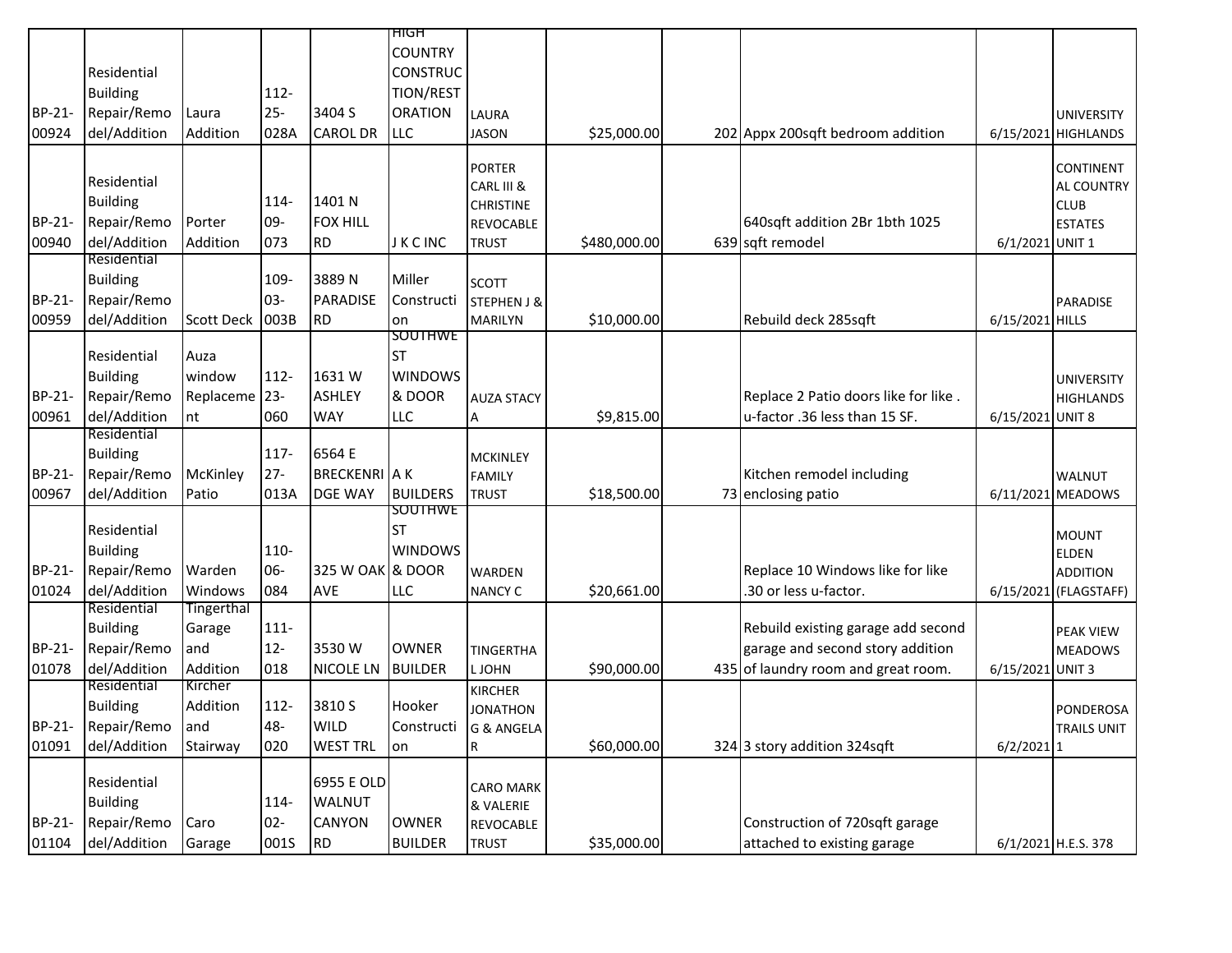|        | Residential                    |                |         |                  |                         |                       |              |                                      |                   |                      |
|--------|--------------------------------|----------------|---------|------------------|-------------------------|-----------------------|--------------|--------------------------------------|-------------------|----------------------|
|        | <b>Building</b>                |                | $112 -$ | 3559 S           |                         |                       |              |                                      |                   | <b>UNIVERSITY</b>    |
| BP-21- | Repair/Remo                    |                | $41 -$  | <b>ZACHARY</b>   | NORTHCOT LEUNG          |                       |              |                                      |                   | <b>HIGHLANDS</b>     |
| 01147  | del/Addition                   | Leung Deck 047 |         | <b>WAY</b>       | E                       | SARAH J               | \$10,000.00  | Extend existing deck 180sqft new     | 6/14/2021 UNIT 7  |                      |
|        |                                |                |         |                  | <b>SOUTHWE</b>          |                       |              |                                      |                   |                      |
|        | Residential                    |                |         |                  | <b>ST</b>               |                       |              |                                      |                   |                      |
|        | <b>Building</b>                |                | $113 -$ | 5998N            | <b>WINDOWS</b>          |                       |              |                                      |                   |                      |
|        |                                |                |         |                  |                         | <b>CLARK</b>          |              |                                      |                   |                      |
| BP-21- | Repair/Remo                    | Clark          | 79-     | <b>CHRISTMA</b>  | & DOOR                  | <b>GERALD L &amp;</b> |              | Replace 2 doors like for like .29 u- |                   | <b>ELDEN</b>         |
| 01156  | del/Addition                   | Doors          | 002     | <b>S TREE LN</b> | LLC                     | COLLEEN               | \$7,894.00   | factor.                              | 6/10/2021 SPRINGS |                      |
|        |                                | Hansen         |         |                  |                         |                       |              |                                      |                   |                      |
|        | Residential                    | Kitchen        |         |                  |                         | <b>HANSEN</b>         |              |                                      |                   |                      |
|        | <b>Building</b>                | Bedroom/       | $111 -$ | 3008 W           |                         | <b>JOHN AXEL</b>      |              | 590-SF livable addition. Kitchen     |                   | <b>CHESHIRE</b>      |
| BP-21- | Repair/Remo                    | Bath           | 09-     | <b>COOPER</b>    | <b>OWNER</b>            | & KELLY               |              | and bathroom remodel in newly        |                   | <b>ESTATES</b>       |
| 01181  | del/Addition                   | Remodel        | 034     | DR               | <b>BUILDER</b>          | <b>ANN</b>            | \$115,000.00 | 590 created space.                   | 6/30/2021 UNIT 5  |                      |
|        |                                |                |         |                  |                         |                       |              |                                      |                   |                      |
|        | Residential                    |                |         |                  | <b>BLACK</b>            |                       |              |                                      |                   | <b>CONTINENT</b>     |
|        | <b>Building</b>                |                | 114-    | 5241 E           | <b>DIAMOND</b>          | <b>CARTER</b>         |              |                                      |                   | <b>AL COUNTRY</b>    |
|        |                                |                |         | <b>HICKORY</b>   |                         | <b>CHILDREN</b>       |              |                                      |                   | <b>CLUB</b>          |
| BP-21- | Repair/Remo                    | Carter         | 09-     |                  | <b>CARPENTR</b>         | <b>TRUST DTD</b>      |              |                                      |                   | <b>ESTATES</b>       |
| 01187  | del/Addition                   | Garage         | 177     | <b>DR</b>        | Y                       | 02-15-12              | \$30,000.00  | New attached garage 392sqft          | 6/9/2021 UNIT 1   |                      |
|        | Residential                    |                |         |                  | <b>ARIZONA</b>          |                       |              |                                      |                   |                      |
|        |                                |                |         |                  |                         |                       |              |                                      |                   |                      |
|        | <b>Building</b>                | Madden         | $112 -$ |                  | <b>FOUNDATI</b>         | <b>MADDEN</b>         |              |                                      |                   | <b>UNIVERSITY</b>    |
| BP-21- | Repair/Remo                    | Permeatio      | $38 -$  | 3476 S           | ON                      | MEGAN J &             |              |                                      |                   | <b>HIGHLANDS</b>     |
| 01198  | del/Addition                   | n Grouting 011 |         | <b>DEBBIE ST</b> | <b>SOLUTIONS</b> JUSTIN |                       | \$3,813.00   | Drill home slab inject grout         | 6/28/2021 UNIT 5  |                      |
|        |                                |                |         |                  | SOUTHWE                 |                       |              |                                      |                   |                      |
|        | Residential                    |                |         |                  | <b>ST</b>               |                       |              |                                      |                   |                      |
|        | <b>Building</b>                |                | 100-    | 1020N            | <b>WINDOWS</b>          |                       |              |                                      |                   |                      |
| BP-21- | Repair/Remo                    | Freeman        | $02 -$  | <b>NAVAJO</b>    | & DOOR                  | <b>FREEMAN</b>        |              | REplace 8 windows like for like .30  |                   | <b>MOUNTAIN</b>      |
| 01210  | del/Addition                   | Windows        | 086     | DR               | LLC                     | <b>JANET KAY</b>      | \$18,074.00  | u-factor                             | 6/14/2021 VIEW    |                      |
|        | Residential                    |                |         |                  |                         |                       |              |                                      |                   |                      |
|        | <b>Building</b>                |                | $111 -$ | 3217W            | Fraser                  |                       |              |                                      |                   | <b>CHESHIRE</b>      |
| BP-21- | Repair/Remo                    | Hall           | 09-     | <b>COOPER</b>    | Constructi              | <b>HALL</b>           |              | Replace 6 windows 2 sliding glass    |                   | <b>ESTATES</b>       |
| 01233  | del/Addition                   | Windows        | 047     | <b>DR</b>        | on                      | <b>AARON M</b>        | \$6,000.00   | doors .29 or less u-factor.          | 6/3/2021 UNIT 6   |                      |
|        | ncaractruar<br><b>Building</b> |                | 107-    |                  |                         |                       |              |                                      |                   |                      |
|        |                                |                |         |                  |                         | <b>NUNEZ</b>          |              |                                      |                   |                      |
|        | BP-21- Repair/Remo Nunez       |                | $34-$   | 2725 N ELK Home  |                         | <b>HANNAH &amp;</b>   |              | Replace 3 windows like for like .30  |                   | <b>FOX LAIR</b>      |
| 01241  | del/Addition<br>Residential    | Windows        | 014     | <b>RUN ST</b>    | Depot USA ANTHONY       |                       | \$4,920.00   | u-factor                             |                   | 6/1/2021 UNIT   & II |
|        |                                |                |         |                  |                         |                       |              | Installation of foundation supports  |                   |                      |
|        | <b>Building</b>                | O'Toole        | 110-    |                  |                         |                       |              | at perimeter of house.               |                   |                      |
| BP-21- | Repair/Remo                    | Foundatio      | 06-     | 1410N            | Straight                | <b>OTOOLE</b>         |              | Remove/replace deck surface no       |                   | <b>MOUNT</b>         |
| 01271  | del/Addition                   | n Repairs      | 089B    | <b>RIM DR</b>    | Line Pier               | <b>JOHN</b>           | \$15,400.00  | structural work to deck.             | 6/28/2021 ELDEN   |                      |
|        | Residential                    |                |         |                  |                         |                       |              |                                      |                   |                      |
|        | <b>Building</b>                | Stroinski      | 114-    | 4830 E MT        |                         | <b>STROINSKI</b>      |              | R&R front door and sidelights        |                   | CONTINENT            |
| BP-21- | Repair/Remo                    | Front and      | $11 -$  | PLEASANT         | <b>OWNER</b>            | <b>FAMILY</b>         |              | construct front and back covered     |                   | AL LAKESIDE          |
| 01272  | del/Addition                   | Back Porch 031 |         | DR               | <b>BUILDER</b>          | <b>TRUST</b>          | \$45,000.00  | patios                               | 6/24/2021 ACRES   |                      |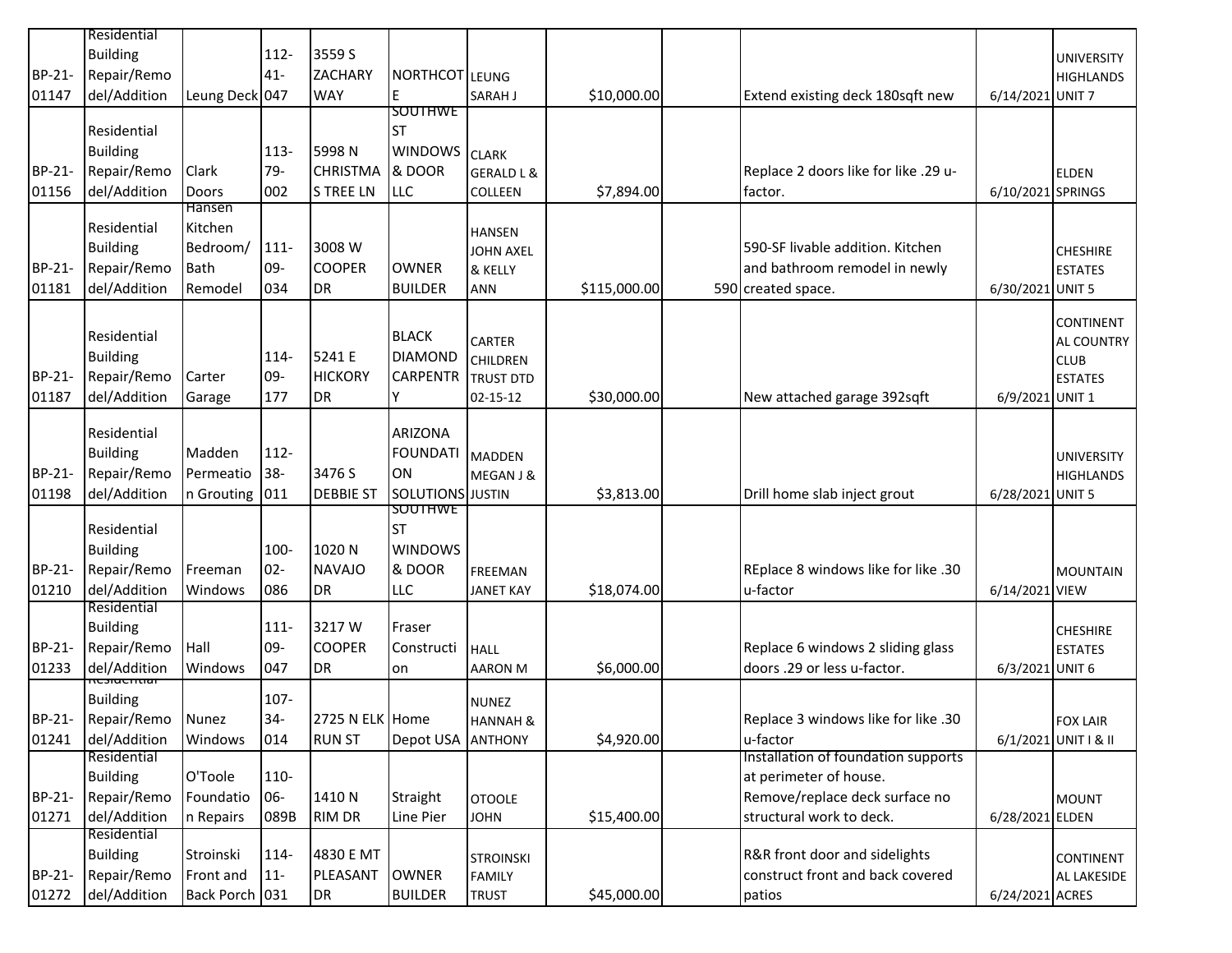|        | Residential     |                          |         |                  |                        |                     |             |                                    |                   |                      |
|--------|-----------------|--------------------------|---------|------------------|------------------------|---------------------|-------------|------------------------------------|-------------------|----------------------|
|        | <b>Building</b> |                          | 108-    | 3795N            |                        | <b>SOMMERS</b>      |             |                                    |                   | <b>VALLEY VIEW</b>   |
| BP-21- | Repair/Remo     | Sommers                  | $15-$   | <b>STEVES</b>    | Home                   | <b>RANDY &amp;</b>  |             | install 4 retrofit windows .30 u-  |                   | <b>ESTATES</b>       |
| 01306  | del/Addition    | Windows                  | 008     | <b>BLVD</b>      | Depot USA              | <b>LYRAE</b>        | \$2,892.00  | factor                             | 6/11/2021 UNIT 1  |                      |
|        | Residential     |                          |         |                  |                        |                     |             |                                    |                   | SHADOW               |
|        | <b>Building</b> |                          | 109-    |                  |                        |                     |             |                                    |                   | <b>MOUNTAIN</b>      |
| BP-21- | Repair/Remo     | Dean                     | $12-$   | 1931 E           |                        |                     |             |                                    |                   | <b>VILLAGE</b>       |
| 01326  | del/Addition    | Remodel                  | 044     | <b>ANDES DR</b>  |                        | <b>DEAN DAVID</b>   | \$30,000.00 |                                    | 6/9/2021 UNIT 1   |                      |
|        | Residential     |                          |         |                  | Window                 |                     |             |                                    |                   |                      |
|        | <b>Building</b> |                          | $113 -$ | 4840 E           | World of               | WESTLING            |             |                                    |                   | <b>SMOKE RISE</b>    |
| BP-21- | Repair/Remo     | Westling                 | $36 -$  | <b>BROKEN</b>    | Northern               | <b>MARSHA &amp;</b> |             | Replace 9 windows/ 1 patio door    |                   | <b>VALLEY UNIT</b>   |
| 01349  | del/Addition    | Windows                  | 129A    | <b>BOW DR</b>    | AZ                     | JAMES               | \$7,000.00  | like for like .28 U-factor         | $6/11/2021$ 2     |                      |
|        |                 |                          |         |                  |                        |                     |             |                                    |                   |                      |
|        | Residential     |                          |         |                  | <b>ARIZONA</b>         |                     |             |                                    |                   |                      |
|        | <b>Building</b> | Kreuger                  | $101 -$ | 538N             | <b>FOUNDATI</b>        |                     |             |                                    |                   |                      |
| BP-21- | Repair/Remo     | Compactio 23-            |         | <b>CHARLES</b>   | ON                     | <b>KRUEGER</b>      |             | Foundation repair compaction       |                   | <b>PINECREST</b>     |
| 01367  | del/Addition    | n.                       | 076     | <b>RD</b>        | <b>SOLUTIONS</b> SALLY |                     | \$7,575.00  | grouting/poly leveling.            | 6/15/2021 TERRACE |                      |
|        |                 |                          |         |                  | SOUTHWE                |                     |             |                                    |                   |                      |
|        | Residential     | Henderson                |         |                  | <b>ST</b>              |                     |             |                                    |                   | PONDEROSA            |
|        | <b>Building</b> | Window                   | $112 -$ | 905 W            | <b>WINDOWS</b>         |                     |             |                                    |                   | <b>TRAILS</b>        |
| BP-21- | Repair/Remo     | Replaceme <sup>51-</sup> |         | <b>LONE STAR</b> | & DOOR                 | <b>HENDERSO</b>     |             | Replace 10 windows and 1 door      |                   | UNITS 3A 3B          |
| 01392  | del/Addition    | nt                       | 204     | <b>TRL</b>       | LLC                    | N MICAH             | \$33,900.00 | like for like .30 U-factor or less | 6/14/2021 3C      |                      |
|        | Residential     | Friederici               |         | 713 W            |                        |                     |             |                                    |                   |                      |
|        | <b>Building</b> | Covered                  | 100-    | <b>GRAND</b>     | <b>GOOD OAK</b>        |                     |             |                                    |                   |                      |
| BP-21- | Repair/Remo     | Deck and                 | $30-$   | <b>CANYON</b>    | <b>ENTERPRIS</b>       | <b>FRIEDERICI</b>   |             | one covered patio one covered      |                   | <b>FLAGSTAFF</b>     |
| 01398  | del/Addition    | Patio                    | 019     | AVE              | ES                     | PETER G             | \$40,000.00 | deck                               |                   | 6/28/2021 TOWNSITE   |
|        | Residential     | Dierker                  |         |                  | <b>MORNING</b>         |                     |             |                                    |                   |                      |
|        | <b>Building</b> | Retaining/l 100-         |         | 423W             | <b>DEW</b>             | <b>DIERKER</b>      |             | Landscaping and retaining walls    |                   |                      |
| BP-21- | Repair/Remo     | andscapin                | $11 -$  | <b>CHERRY</b>    | <b>CONSTRUC</b>        | <b>BRIAN &amp;</b>  |             | masonry and rock columns at door   |                   | <b>FLAGSTAFF</b>     |
| 01415  | del/Addition    | g Wall                   | 019A    | AVE              | <b>TION LLC</b>        | <b>JENNIFER</b>     | \$10,000.00 | exist deck.                        |                   | 6/28/2021 TOWNSITE   |
|        |                 | Sanchez                  |         |                  |                        |                     |             |                                    |                   |                      |
|        |                 | Remodel                  |         |                  |                        |                     |             |                                    |                   |                      |
|        | Residential     | (fire                    |         |                  |                        |                     |             |                                    |                   |                      |
|        | <b>Building</b> | Damage                   | 107-    |                  | SOS                    |                     |             |                                    |                   | SUNNYSIDE            |
| BP-21- | Repair/Remo     | Restoratio               | $03 -$  | 2010 N           | <b>BUILDERS</b>        | <b>SANCHEZ</b>      |             |                                    |                   | <b>ADD BLOCKS</b>    |
| 01426  | del/Addition    | n)                       | 061     | SECOND ST LLC    |                        | <b>MICHELLE</b>     | \$40,000.00 |                                    | 6/25/2021 11-14   |                      |
|        |                 |                          |         |                  |                        |                     |             |                                    |                   |                      |
|        | Residential     |                          |         |                  | <b>ARIZONA</b>         |                     |             |                                    |                   |                      |
|        | <b>Building</b> | Stratton                 | 110-    | 492W             | <b>FOUNDATI</b>        |                     |             |                                    |                   |                      |
| BP-21- | Repair/Remo     | Compactio 04-            |         | PHILOMEN ON      |                        | <b>STRATTON</b>     |             | Foundation repair poly             |                   | <b>MOUNT</b>         |
| 01444  | del/Addition    | n Grouting 094B          |         | A DR             | SOLUTIONS JUDITH       |                     | \$6,530.00  | leveling/compaction grouting.      |                   | 6/28/2021 ELDEN PARK |
|        | Residential     |                          |         |                  | Hugh                   |                     |             |                                    |                   |                      |
|        | <b>Building</b> | Davis                    | $111 -$ | 2056 N           | Pressman               | <b>DAVIS</b>        |             |                                    |                   |                      |
| BP-21- | Repair/Remo     | Retaining                | $23 -$  | <b>COBBLEST</b>  | Landscapin KAROLE &    |                     |             |                                    |                   | ANASAZI              |
| 01463  | del/Addition    | Walls                    | 035     | <b>ONE CIR</b>   | g                      | DARRELL             | \$10,000.00 | <b>Retaining walls</b>             | 6/30/2021 RIDGE   |                      |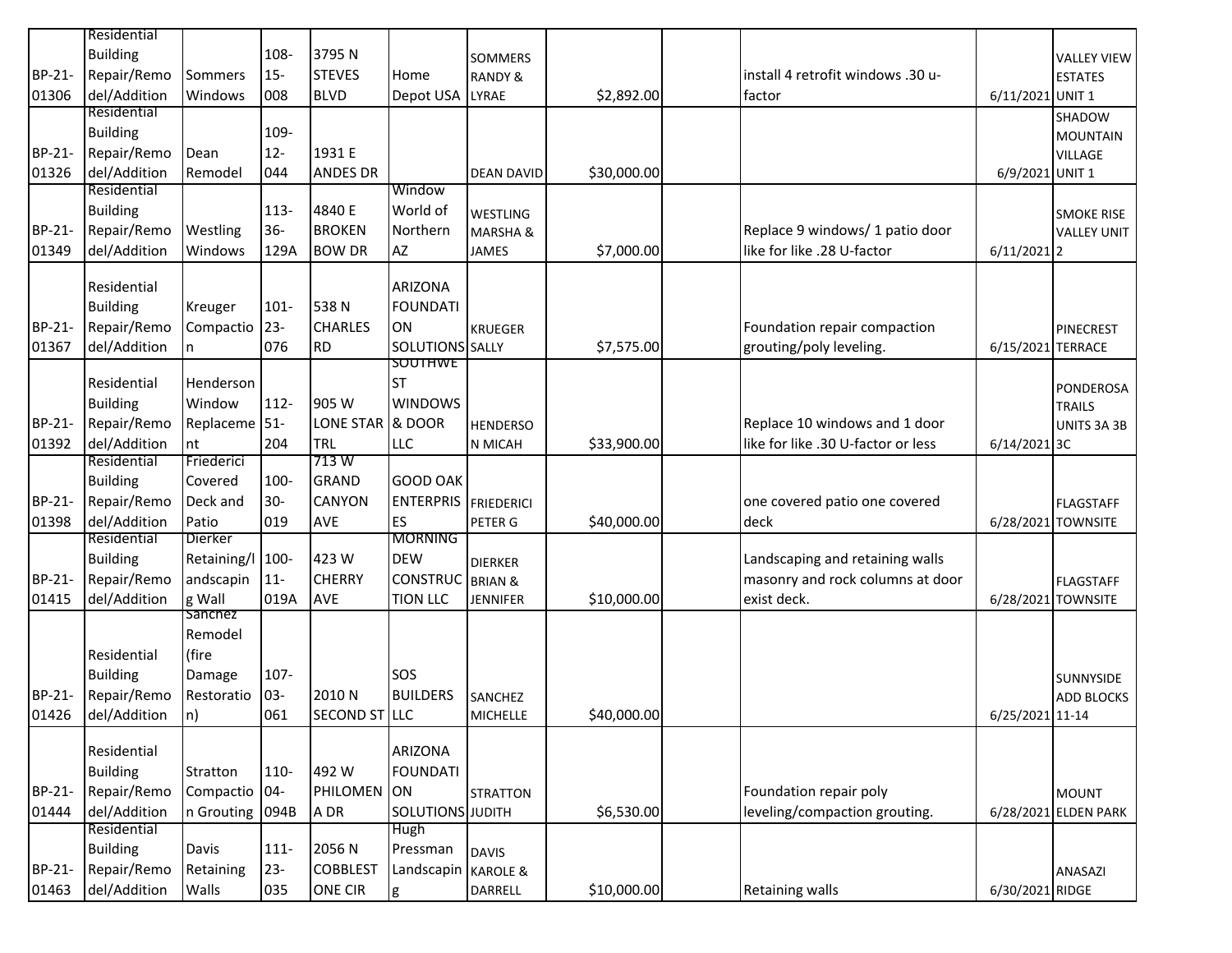|        |                 |              |         |                  |                             | TIEGS                |             |                                        |                    |                      |
|--------|-----------------|--------------|---------|------------------|-----------------------------|----------------------|-------------|----------------------------------------|--------------------|----------------------|
|        |                 |              |         |                  |                             | <b>JACOB</b>         |             |                                        |                    |                      |
|        | Residential     |              |         |                  |                             | ALEXANDER            |             |                                        |                    |                      |
|        | <b>Building</b> |              | $102 -$ | 2121N            |                             | & JONES              |             |                                        |                    |                      |
| BP-21- | Repair/Remo     | <b>Tiegs</b> | $05-$   | <b>TALKINGT</b>  | Home                        | <b>MCKENZIE</b>      |             | install 2 retrofit windows .30 u-      |                    | <b>COCONINO</b>      |
| 01481  | del/Addition    | Windows      | 042     | on dr            | Depot USA                   | <b>GABRIELLA</b>     | \$2,931.00  | factor                                 | 6/25/2021 ESTATES  |                      |
|        | Residential     |              |         |                  |                             |                      |             |                                        |                    | CONTINENT            |
|        | <b>Building</b> |              | $117 -$ | 2001 N           |                             |                      |             |                                        |                    | AL                   |
| BP-21- | Repair/Remo     | Gutherie     | $14-$   | <b>COUNTRY</b>   | Home                        | <b>GUTHRIE</b>       |             | Install 6 windows like for like .30 u- |                    | <b>TOWNHOUS</b>      |
| 01484  | del/Addition    | Windows      | 032     | <b>CLUB DR</b>   | Depot USA                   | ONEIL                | \$5,329.00  | factor                                 | 6/25/2021 E UNIT 2 |                      |
|        | Residential     |              |         |                  |                             |                      |             |                                        |                    |                      |
|        | <b>Building</b> |              | 110-    | 112 E            |                             |                      |             |                                        |                    |                      |
| BP-21- | Repair/Remo     | Perkins      | $05 -$  | <b>JUNIPER</b>   | Home                        | <b>PERKINS</b>       |             | Replace 7 windows like for like .30    |                    | <b>MOUNT</b>         |
| 01485  | del/Addition    | Windows      | 013     | <b>AVE</b>       | Depot USA                   | STEPHEN C            | \$5,742.00  | U-factor                               |                    | 6/25/2021 ELDEN PARK |
|        | Residential     |              |         |                  |                             |                      |             |                                        |                    |                      |
|        | <b>Building</b> |              | 108-    | 3319N            |                             |                      |             |                                        |                    |                      |
| BP-21- | Repair/Remo     | Kahn         | 03-     | <b>PATTERSO</b>  | Home                        | <b>KAHN MARY</b>     |             | Install 1 retrofit window .30 u-       |                    | <b>GREENLAW</b>      |
| 01486  | del/Addition    | Windows      | 061     | N BLVD           | Depot USA                   | <b>JANE</b>          | \$1,515.00  | factor                                 |                    | 6/28/2021 ESTATES 5  |
|        |                 |              |         |                  |                             |                      |             | Grading for driveway (all-weather      |                    |                      |
|        |                 |              | 113-    |                  |                             | <b>TERRY</b>         |             | fire equipment access across           |                    |                      |
| EP-21- | Residential     | Terry        | $05 -$  | 0 <sub>NO</sub>  |                             | <b>STEVEN &amp;</b>  |             | floodplain/floodway) 21600 SF. Cut     |                    |                      |
| 00828  | Grading         | Driveway     | 016B    | <b>ADDRESS</b>   |                             | <b>ANNDREA</b>       |             | 528 CY fill 537 CY                     | 6/16/2021 N/A      |                      |
|        |                 |              |         |                  |                             | <b>SMITH</b>         |             |                                        |                    |                      |
|        |                 |              | $112 -$ | 2769 W           |                             | <b>ANTHONY &amp;</b> |             |                                        |                    |                      |
| BP-21- | Residential     | Smith        | $01 -$  | <b>WINDTREE</b>  |                             | <b>ANA</b>           |             | Install 7.04 KW solar system (22)      |                    |                      |
| 01217  | Photovoltaic    | Solar        | 069     | DR               | Solar One                   | <b>VICTORINA</b>     | \$22,000.00 | panels                                 |                    | 6/7/2021 CRESTVIEW   |
|        |                 |              |         |                  | <b>PROMETHE</b>             |                      |             |                                        |                    |                      |
|        |                 |              | 107-    | 1801 N           | <b>UES</b>                  |                      |             |                                        |                    |                      |
| BP-21- | Residential     | Klassen      | $17 -$  | <b>FOXGLENN</b>  | <b>RENEWABL KLASSEN</b>     |                      |             | 4.64 kWAC Roof Mounted Solar PV        |                    |                      |
| 01260  | Photovoltaic    | Solar        | 101     | <b>ST</b>        | ES                          | RISE <sub>L</sub>    | \$17,564.00 | System consisting of 16 panels.        |                    | 6/4/2021 FOXGLENN    |
|        |                 |              |         |                  | <b>PROMETHE</b>             |                      |             |                                        |                    |                      |
|        |                 |              | $117 -$ | 2525N            | <b>UES</b>                  | <b>KUMON</b>         |             |                                        |                    |                      |
| BP-21- | Residential     | Kumon        | $22 -$  | <b>BROKEN</b>    | RENEWABL                    | <b>ARTHURK&amp;</b>  |             | 6.96 kWAC Roof Mounted Solar PV        |                    |                      |
| 01261  | Photovoltaic    | Solar        | 026     | CIRCLE RD        | <b>ES</b>                   | KARA A               | \$37,418.00 | System consisting of 24 panels.        |                    | 6/4/2021 EVERGREEN   |
|        |                 |              |         |                  | <b>PROMETHE</b>             |                      |             |                                        |                    |                      |
|        |                 |              | 107-    |                  | US                          |                      |             |                                        |                    | <b>SUNNYSIDE</b>     |
| BP-21- | Residential     | Labuff       | $05-$   | 1804 N           | RENEWABL LABUFF             |                      |             | Install a roof mounted 4.64 kWAC       |                    | <b>FARMS</b>         |
| 01291  | Photovoltaic    | Solar        | 131     | <b>CENTER ST</b> | <b>ES INC</b>               | <b>JEREMY</b>        | \$10,723.00 | PV system consisting of 12 panels.     | 6/7/2021 TRACTS    |                      |
|        |                 |              |         |                  | <b>PROMETHE</b>             |                      |             |                                        |                    |                      |
|        |                 |              | 107-    |                  | <b>US</b>                   |                      |             |                                        |                    |                      |
| BP-21- | Residential     | Sausman      | $17 -$  |                  | 3408 E FOX RENEWABL SAUSMAN |                      |             | 464 roof mounted solar PV system       |                    |                      |
| 01295  | Photovoltaic    | Solar        | 002     | <b>LAIR DR</b>   | <b>ES INC</b>               | DANIELLE             | \$23,770.00 | consisting of 16 panels.               |                    | 6/17/2021 FOXGLENN   |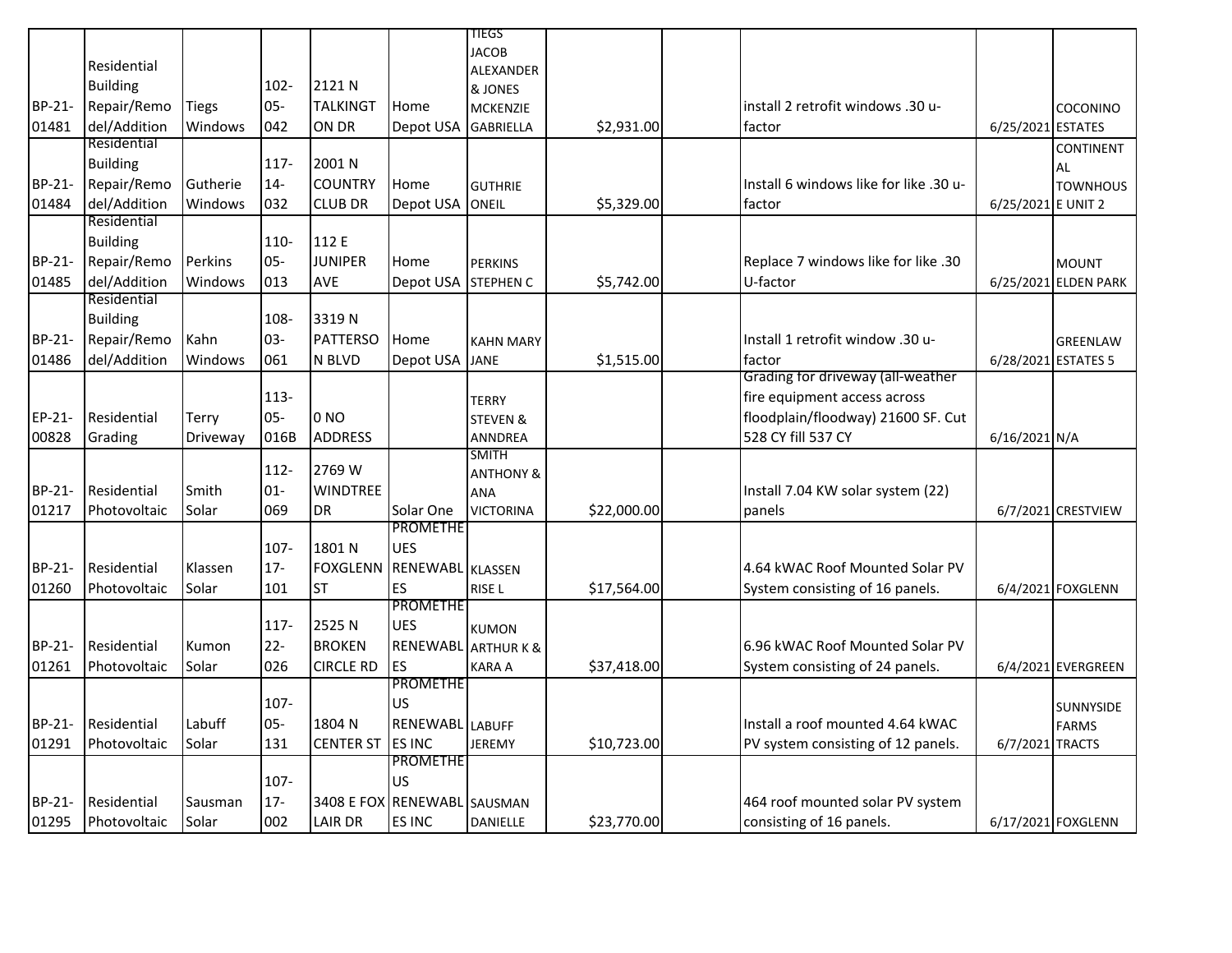|               |              |                  |         |                  |                     |                                  |             | Tinstallation of a 12.96 KW roof-                    |                   |                     |
|---------------|--------------|------------------|---------|------------------|---------------------|----------------------------------|-------------|------------------------------------------------------|-------------------|---------------------|
|               |              |                  |         |                  |                     |                                  |             | mounted PV solar system                              |                   |                     |
|               |              |                  |         |                  |                     |                                  |             | comprised of (36) Silfab 360W                        |                   |                     |
|               |              | MAHONEY 111-     |         | 3066 W           |                     |                                  |             | modules & (36) Enphase IQ7+                          |                   |                     |
| BP-21-        | Residential  | <b>SOLAR</b>     | $15 -$  | <b>RIDGEVIE</b>  | Rooftop             | <b>MAHONEY</b>                   |             | microinverters. This project will                    |                   | <b>NORTHRIDG</b>    |
| 01324         | Photovoltaic | <b>PROJECT</b>   | 005     | W DR             | Solar LLC           | <b>SHAWN T</b>                   | \$32,187.00 | include a main panel upgrade.                        |                   | 6/8/2021 E ESTATES  |
|               |              |                  |         |                  |                     |                                  |             | Installation of 3.24kW roof-                         |                   |                     |
|               |              |                  |         |                  |                     |                                  |             | mounted PV solar system                              |                   |                     |
|               |              | <b>TOLAN</b>     | 100-    |                  |                     | <b>TOLAN</b>                     |             | comprised of (9) 360W Silfab                         |                   |                     |
| BP-21-        | Residential  | <b>SOLAR</b>     | $02 -$  | 409 W            | Rooftop             | <b>MARY</b>                      |             | modules and (9) IQ7+                                 |                   | <b>MOUNTAIN</b>     |
| 01368         | Photovoltaic | <b>PROJECT</b>   | 044     | <b>PIUTE RD</b>  | Solar LLC           | <b>MCMAHON</b>                   | \$10,556.00 | microinverters.                                      | 6/16/2021 VIEW    |                     |
|               |              |                  |         |                  |                     |                                  |             | Installation of 5.76kW roof                          |                   |                     |
|               |              |                  |         |                  |                     |                                  |             | mounted PV solar system                              |                   |                     |
|               |              | <b>GRAZIANO</b>  | $112 -$ | 2433W            |                     | <b>GRAZIANO</b>                  |             | comprised of (16) 360W Silfab                        |                   |                     |
| BP-21-        | Residential  | <b>SOLAR</b>     | $62-$   | <b>BRUCE</b>     | Rooftop             | <b>BENJAMIN</b>                  |             | modules and (16) IQ7+                                |                   | <b>PRESIDIO IN</b>  |
| 01418         | Photovoltaic | <b>PROJECT</b>   | 370     | <b>BALLE DR</b>  | Solar LLC           | & CRYSTAL                        | \$15,518.00 | microinverters.                                      |                   | 6/23/2021 THE PINES |
|               |              |                  |         |                  | <b>PROMETHE</b>     |                                  |             |                                                      |                   |                     |
|               |              |                  | $112 -$ | 180 W            | US                  |                                  |             | <b>Roof Mounted Photovoltaic</b>                     |                   | PONDEROSA           |
| BP-21-        | Residential  | Fegyveresi       | 48-     | <b>GOLD</b>      | RENEWABL FEGYVERESI |                                  |             | Electric System 3.84kW consisting                    |                   | <b>TRAILS UNIT</b>  |
| 01436         | Photovoltaic | J - 13 Panel 042 |         | <b>RUSH TRL</b>  | ES INC              | <b>JOHN</b>                      | \$14,147.00 | of 13 panels<br><b>Installation of 10.44kW roof-</b> | $6/16/2021$ 1     |                     |
|               |              |                  |         |                  |                     |                                  |             | mounted PV solar system                              |                   |                     |
|               |              | <b>NICHOLS</b>   | 108-    |                  |                     |                                  |             | comprised of (29) 360W Silfab                        |                   |                     |
| BP-21-        | Residential  | <b>SOLAR</b>     | $18-$   | 3980N            | Rooftop             | <b>NICHOLS</b><br><b>MATTHEW</b> |             | modules and (29) IQ7+                                |                   | SWISS               |
| 01455         | Photovoltaic | <b>PROJECT</b>   | 020     | <b>ZURICH ST</b> | Solar LLC           | <b>EDWARD</b>                    | \$27,039.00 | microinverters                                       | 6/24/2021 UNIT 4  | <b>MANOR</b>        |
|               |              |                  |         |                  |                     |                                  |             | Installation of 7.56KW roof-                         |                   |                     |
|               |              |                  |         |                  |                     |                                  |             | mounted PV solar system                              |                   |                     |
|               |              |                  |         |                  |                     |                                  |             | comprised of (21) 360W Silfab                        |                   |                     |
|               |              | <b>COFFEY</b>    | 110-    |                  |                     |                                  |             | modules and (21) IQ7+                                |                   | <b>MOUNT</b>        |
| <b>BP-21-</b> | Residential  | <b>SOLAR</b>     | $04 -$  | 1818N            | Rooftop             | <b>COFFEY</b>                    |             | microinverters. Subpanel will be                     |                   | <b>ELDEN PARK</b>   |
| 01460         | Photovoltaic | <b>PROJECT</b>   | 062A    | <b>MESA DR</b>   | Solar LLC           | <b>ARIEL L</b>                   | \$19,877.00 | installed.                                           |                   | 6/28/2021 AMENDED   |
|               |              |                  |         |                  |                     |                                  |             | Installation of 6.84KW roof-                         |                   |                     |
|               |              |                  |         |                  |                     |                                  |             | mounted PV solar system                              |                   |                     |
|               |              |                  |         |                  |                     |                                  |             | comprised of (19) 360W Silfab                        |                   |                     |
|               |              | SAHL             | $102 -$ | 1740 W           |                     | <b>SAHL KELLY</b>                |             | modules and (19) IQ7+                                |                   | <b>CHESHIRE</b>     |
| BP-21-        | Residential  | <b>SOLAR</b>     | $10-$   | STEVANNA Rooftop |                     | D & JASON                        |             | microinverters. SUBPANEL WILL BE                     |                   | <b>ESTATES</b>      |
| 01471         | Photovoltaic | <b>PROJECT</b>   | 006     | <b>WAY</b>       | Solar LLC           | W                                | \$19,590.00 | <b>INSTALLED</b>                                     | 6/28/2021 UNIT 1  |                     |
|               |              |                  |         |                  |                     |                                  |             | Installation of 6.12kW roof-                         |                   |                     |
|               |              |                  |         | 2305 W           |                     |                                  |             | mounted PV solar system                              |                   |                     |
|               |              | HAMMERS 112-     |         | <b>MISSION</b>   |                     |                                  |             | comprised of (17) 360W Silfab                        |                   |                     |
| BP-21-        | Residential  | <b>LEY SOLAR</b> | $62 -$  | <b>TIMBER</b>    | Rooftop             | <b>HAMMERSL</b>                  |             | modules and (17) IQ7+                                |                   | PRESIDIO IN         |
| 01480         | Photovoltaic | <b>PROJECT</b>   | 102     | <b>CIR</b>       | Solar LLC           | <b>EY CHARLES</b>                | \$20,234.00 | microinverters.                                      |                   | 6/24/2021 THE PINES |
|               |              |                  |         |                  | <b>PROMETHE</b>     |                                  |             |                                                      |                   |                     |
|               |              | MAZZA-           | 102-    | 2208 N           | US                  |                                  |             | Install a roof mounted PV system                     |                   |                     |
| BP-21-        | Residential  | VAN              | $02 -$  | <b>TALKINGT</b>  | RENEWABL MAZZA      |                                  |             | consisting of (22) 340 watt                          |                   | COCONINO            |
| 01492         | Photovoltaic | <b>HOSEN</b>     | 013     | ON DR            | ES INC              | ERIKA L                          | \$29,970.00 | modules w/ microinverters.                           | 6/29/2021 ESTATES |                     |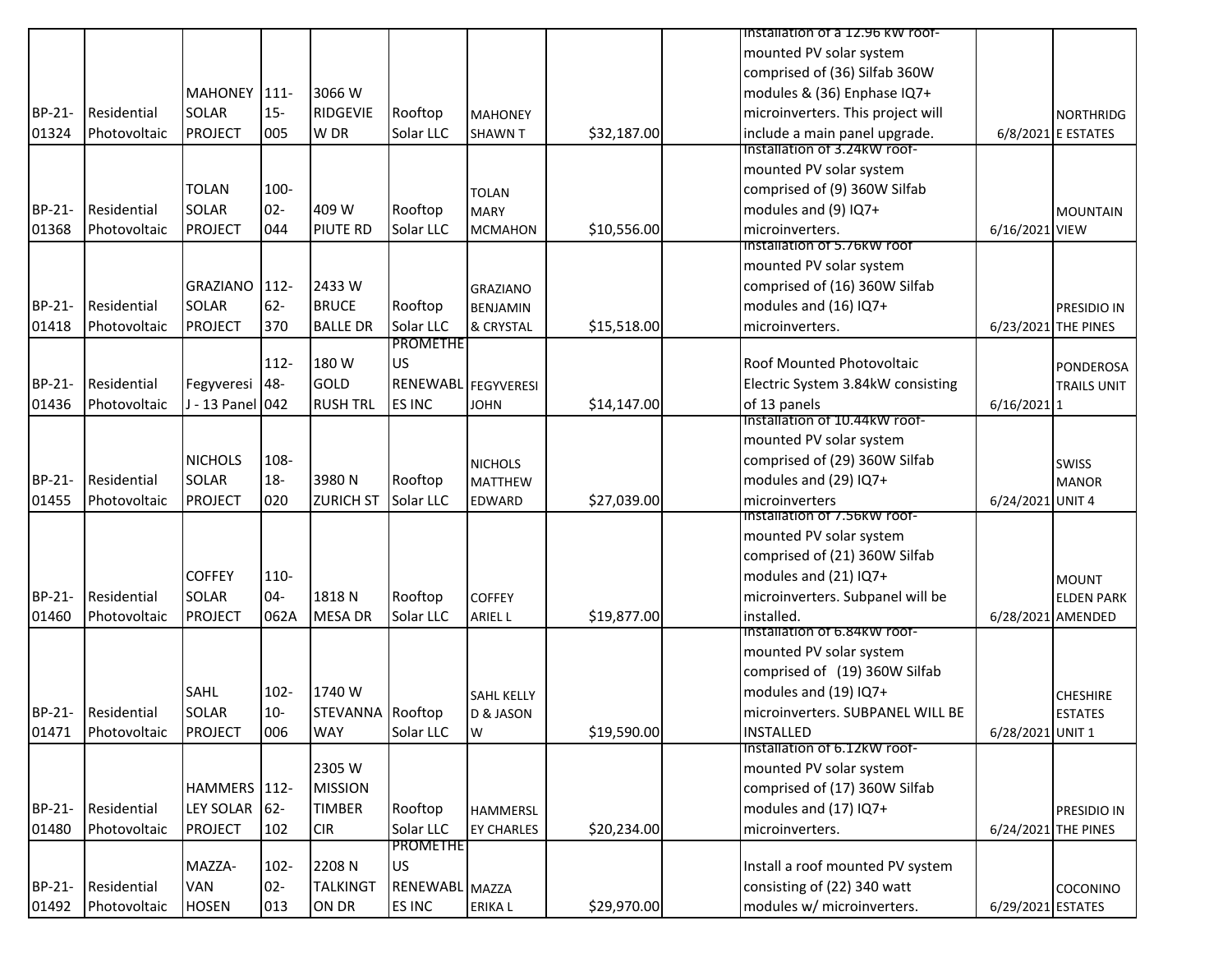|               |                      |                      |             |                         |                              | <b>TWOMEY</b>      |                |           | Installation of 6.48kW roof-                                    |                  |                                 |
|---------------|----------------------|----------------------|-------------|-------------------------|------------------------------|--------------------|----------------|-----------|-----------------------------------------------------------------|------------------|---------------------------------|
|               |                      |                      |             |                         |                              | WILLIAM G          |                |           | mounted PV solar system                                         |                  | <b>SWISS</b>                    |
|               |                      | <b>TWOMEY</b>        | 108-        |                         |                              | &                  |                |           | comprised of (19) 360W Silfab                                   |                  | <b>MANOR</b>                    |
| BP-21-        | Residential          | SOLAR                | $14-$       | 3371 E                  | Rooftop                      | <b>MARGARET</b>    |                |           | modules and (19) IQ7+                                           |                  | UNIT <sub>1</sub>               |
| 01515         | Photovoltaic         | <b>PROJECT</b>       | 090         | <b>SWISS RD</b>         | Solar LLC                    |                    | \$26,938.00    |           | microinverters. MPU included.                                   | 6/29/2021 REPLAT |                                 |
|               |                      | symetry              |             |                         |                              |                    |                |           |                                                                 |                  |                                 |
|               |                      | Homes -              |             |                         |                              |                    |                |           |                                                                 |                  |                                 |
|               |                      | Mtn Vista            |             |                         |                              | <b>MOUNTAIN</b>    |                |           |                                                                 |                  | <b>MOUNTAIN</b>                 |
|               |                      | Condos at            |             | 2993 S                  |                              | <b>VISTA II AT</b> |                |           | Unit A - Unit A (lower level) 1861                              |                  | <b>VISTA</b>                    |
|               | Residential          | Pine                 | 105-        | <b>TOURMALI</b>         | <b>SYMMETR</b>               | <b>PINE</b>        |                |           | SF Livable/conditioned 3 bedroom                                |                  | <b>CONDOMINI</b>                |
| BP-21-        | <b>Single Family</b> | Canyon               | $21 -$      | <b>NE DR</b>            | Y HOMES                      | CANYON             |                |           | 3.5 bath 692 SF 2-car garage 587                                |                  | <b>UM AT PINE</b>               |
| 00613         | Attached             | Lot 9<br>symetry     | 033         | UNIT <sub>33</sub>      | <b>INC</b>                   | <b>LLC</b>         | \$575,000.00   |           | 1861 SF. Covered Porch/patio.                                   | 6/28/2021 CANYON |                                 |
|               |                      | Homes-               |             |                         |                              |                    |                |           |                                                                 |                  |                                 |
|               |                      | Mtn Vista            |             |                         |                              |                    |                |           |                                                                 |                  |                                 |
|               |                      | Condos at            |             | 2993 S                  |                              | <b>MOUNTAIN</b>    |                |           | Unit B- Unit B (lower level) 1861 SF                            |                  | <b>MOUNTAIN</b>                 |
| BP-21-        | Residential          | Pine                 | $105 -$     | <b>TOURMALI SYMMETR</b> |                              | <b>VISTA II AT</b> |                |           | Livable/conditioned 3 bedroom                                   |                  | <b>VISTA</b>                    |
| 00613-        | <b>Single Family</b> | Cnayon               | $21 -$      | <b>NE DR</b>            | Y HOMES                      | <b>PINE</b>        |                |           | 3.5 bath 692 SF 2-car garage 564                                |                  | <b>CONDOMINI</b>                |
| 01            | Attached             | Lot 9                | 034         | <b>UNIT 34</b>          | <b>INC</b>                   | CANYON<br>LLC      | \$575,000.00   |           | 1861 SF. Covered Porch/patio.                                   |                  | <b>UM AT PINE</b>               |
|               |                      | symetry              |             |                         |                              |                    |                |           |                                                                 | 6/28/2021 CANYON |                                 |
|               |                      | Homes -              |             |                         |                              |                    |                |           |                                                                 |                  |                                 |
|               |                      | Mtn Vista            |             |                         |                              | <b>MOUNTAIN</b>    |                |           |                                                                 |                  |                                 |
|               |                      | Condos at            |             | 2993 S                  |                              | VISTA II AT        |                |           | Unit C Unit C (upper level) 1990 SF                             |                  | <b>MOUNTAIN</b><br><b>VISTA</b> |
| <b>BP-21-</b> | Residential          | Pine                 | $105 -$     | <b>TOURMALI</b>         | <b>SYMMETR</b>               | <b>PINE</b>        |                |           | Livable/conditioned 3 bedroom                                   |                  | <b>CONDOMINI</b>                |
| 00613-        | Single Family        | Canyon               | $21 -$      | <b>NE DR</b>            | Y HOMES                      | CANYON             |                |           | 3.5 bath 629 SF 2-car garage 523                                |                  | <b>UM AT PINE</b>               |
| 02            | Attached             | Lot 9A               | 035         | <b>UNIT 35</b>          | <b>INC</b>                   | LLC                | \$575,000.00   |           | 1990 SF. Covered Porch/patio.                                   | 6/28/2021 CANYON |                                 |
|               |                      | <del>symetry</del>   |             | 2995 J                  |                              | <b>MOUNTAIN</b>    |                |           | <del>זה טפפו (upper rever) ש unit ש unit</del>                  |                  | <b>MOUNTAIN</b>                 |
| BP-21-        | Residential          | Homes                | 105-        | <b>TOURMALI SYMMETR</b> |                              | <b>VISTA II AT</b> |                |           | Livable/conditioned 3 bedroom                                   |                  | <b>VISTA</b>                    |
| 00613-        | <b>Single Family</b> | Mtn Vista            | $21 -$      | <b>NE DR</b>            | Y HOMES                      | <b>PINE</b>        |                |           | 3.5 bath 629 SF 2-car garage 493                                |                  | <b>CONDOMINI</b>                |
| 03            | Attached             | Condos at            | 036         | <b>UNIT 36</b>          | <b>INC</b>                   | CANYON             | \$575,000.00   |           | 1990 SF. Covered Porch/patio.                                   |                  | 6/28/2021 UM AT PINE            |
|               |                      | Capstone             |             |                         |                              |                    |                |           |                                                                 |                  | <b>CONDOMINI</b>                |
|               | Residential          | <b>Duplex</b>        | $101 -$     | 11 E                    |                              | <b>KELLOG</b>      |                |           |                                                                 |                  | UMS @ 721                       |
| BP-21-        | <b>Single Family</b> | Unit 1 PZ-           | 05-         | <b>SULLIVAN</b>         | CAPSTONE                     | <b>JACQUELINE</b>  |                |           | New two story duplex unit 1686Liv                               |                  | SAN                             |
| 00706         | Attached             | 21-00100<br>Capstone | 001G        | AVE                     | <b>HOMES LLC</b> A           |                    | \$101,160.00   |           | 1686 336 Patio 478 Gar 3BR 2.5 Bth                              |                  | 6/18/2021 FRANCISCO             |
| BP-21-        | Residential          | <b>Duplex</b>        | $101 -$     | 11 E                    |                              |                    |                |           |                                                                 |                  | <b>CONDOMINI</b>                |
|               | 00706-Single Family  | Unit 2 PZ- 05-       |             |                         | SULLIVAN CAPSTONE JACQUELINE | <b>KELLOG</b>      |                |           |                                                                 |                  | UMS @ 721                       |
|               | Attached             |                      | <b>001G</b> | AVE                     | HOMES LLC A                  |                    | \$101,160.00   |           | New two story duplex Liv1686<br>1686 Patio336 Gar478 3Br 2.5Bth |                  | SAN<br>6/18/2021 FRANCISCO      |
| 01            |                      | 21-00100             |             |                         |                              |                    |                |           |                                                                 |                  | <b>ESTATES AT</b>               |
|               | Residential          |                      | $105 -$     | 3916 S                  | <b>BUILDERS</b>              | <b>NANCE</b>       |                |           | New two level SFD-5073Liv                                       |                  | <b>PINE</b>                     |
| BP-21-        | <b>Single Family</b> |                      | $10 -$      | <b>CLUBHOUS</b> SHOWCAS |                              | <b>FAMILY</b>      |                |           | 1203Gar 1330covered patio-4BR                                   |                  | CANYON                          |
| 00533         | Detached             | Nance SFR            | 408A        | E CIR                   | E INC.                       | <b>TRUST</b>       | \$1,500,000.00 | 5073 5Bth |                                                                 | 6/21/2021 UNIT 4 |                                 |
|               |                      | Lot 47               |             |                         |                              |                    |                |           |                                                                 |                  |                                 |
|               | Residential          | Woody                | $112 -$     | 3224W                   |                              |                    |                |           |                                                                 |                  |                                 |
| BP-21-        | <b>Single Family</b> | Mountain             | 08-         | <b>DARTMOO</b>          | <b>CAPSTONE</b>              |                    |                |           | New SFR Liv-2900 Patio-896 Gar-                                 |                  |                                 |
| 00810         | Detached             | Estates              | 051         | R DR                    | HOMES LLC WEDGE LLC          |                    | \$725,000.00   |           | 2900 1163 5BR 3Bth                                              |                  | 6/15/2021 The Wedge             |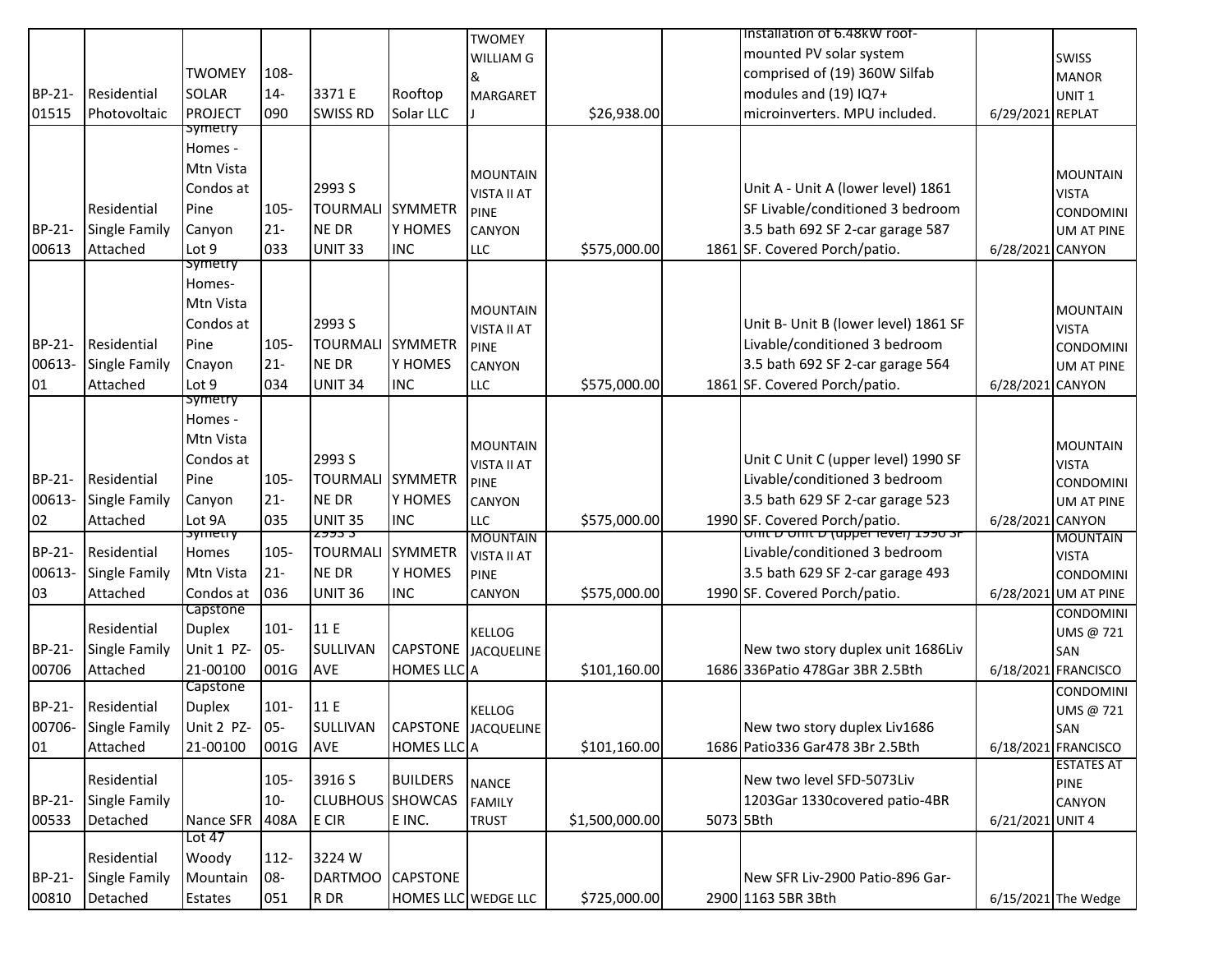|        |                      | capstone-                  |         |                 |                            |                          |                |                                                                          |                   |                      |
|--------|----------------------|----------------------------|---------|-----------------|----------------------------|--------------------------|----------------|--------------------------------------------------------------------------|-------------------|----------------------|
|        |                      | Woody                      |         |                 |                            |                          |                |                                                                          |                   |                      |
|        | Residential          | Mountain                   | 112-    | 3225 W          |                            |                          |                |                                                                          |                   |                      |
| BP-21- | <b>Single Family</b> | Estates-                   | 08-     | <b>DARTMOO</b>  | <b>CAPSTONE</b>            |                          |                | New one story SFD. 2887Liv                                               |                   |                      |
|        | Detached             |                            |         | R DR            |                            |                          |                |                                                                          |                   |                      |
| 00846  |                      | Lot 2                      | 006     |                 | HOMES LLC WEDGE LLC        |                          | \$720,175.00   | 2887 1128 Patio 910 Gar 4BR 3.5 Bth<br>New detached SFD - Z-Story; 4-BR; |                   | 6/17/2021 The Wedge  |
|        |                      | Brookfield                 |         |                 |                            |                          |                | 3.5-BA; 1651-SF Livable (977-SF                                          |                   |                      |
|        |                      | Communiti                  |         |                 |                            |                          |                | Main Level; 666-SF Second Level)                                         |                   |                      |
|        | Residential          | es-Trail                   | 113-    | 5061 E          | <b>Brookfield</b>          |                          |                | 140-SF Covered Entry. Fireplace                                          |                   |                      |
| BP-21- | <b>Single Family</b> | End - Lot                  | $10 -$  | <b>RETREAT</b>  | Residential                | <b>TRAILSEND</b>         |                | option increases SF by 8SF. 252-SF                                       |                   |                      |
|        | Detached             | 19                         |         |                 | Constructio                | <b>RETREAT</b>           |                |                                                                          |                   | <b>TRAILS END</b>    |
| 00916  |                      |                            | 022     | <b>CIR</b>      | n LLC                      | <b>LLC</b>               | \$371,865.00   | 1651 detached Garage                                                     | 6/17/2021 RETREAT |                      |
|        | Residential          | <b>AJDS</b>                | $105 -$ | 3883 S          | Salcito                    |                          |                |                                                                          |                   | <b>ESTATES AT</b>    |
| BP-21- | <b>Single Family</b> | Investmen                  | $10-$   | <b>CLUBHOUS</b> | Custom                     | <b>AJDS</b>              |                | New two story sfd 5226Liv                                                |                   | <b>PINE</b>          |
|        |                      |                            |         |                 |                            | <b>INVESTMEN</b>         |                |                                                                          |                   | <b>CANYON</b>        |
| 00983  | Detached             | ts LLC SFD<br>Brookfield - | 448     | E CIR           | Homes LTD TS LLC           |                          | \$3,500,000.00 | 5227 1210 Patio 972 Gar 5BR 5Bth                                         | 6/24/2021 UNIT 5  |                      |
|        |                      | Trails End                 |         |                 | <b>Brookfield</b>          |                          |                | New detached SFD - 2-Story; 3-BR;                                        |                   |                      |
|        | Residential          | Lot $3 -$                  | 113-    | 4966 E          | Residential                |                          |                | 2.5-BA; 1390-SF Livable; 140-SF                                          |                   |                      |
| BP-21- |                      | Model                      | $10-$   | <b>RETREAT</b>  | Constructi                 | <b>TRAILSEND</b>         |                |                                                                          |                   |                      |
|        | <b>Single Family</b> |                            |         |                 |                            | <b>RETREAT</b>           |                | Covered Entry (Elev. B); 208-SF                                          |                   | <b>TRAILS END</b>    |
| 01002  | Detached             | 1325<br>Capstone           | 006     | <b>CIR</b>      | on LLC                     | <b>LLC</b>               | \$371,865.00   | 1390 Deck; 252-SF detached Garage                                        | 6/29/2021 RETREAT |                      |
|        |                      | Woody                      |         |                 |                            |                          |                |                                                                          |                   |                      |
|        | Residential          | Mountain                   | $112 -$ | 3357 S          |                            |                          |                |                                                                          |                   |                      |
|        | <b>Single Family</b> |                            |         | <b>BRETON</b>   |                            |                          |                |                                                                          |                   |                      |
| BP-21- |                      | Estates Lot 08-            |         |                 | <b>CAPSTONE</b>            |                          |                | New one story sfd 3748liv 1839gar                                        |                   |                      |
| 01098  | Detached             | 3<br>Capstone -            | 007     | <b>DR</b>       | <b>HOMES LLC</b> WEDGE LLC |                          | \$937,000.00   | 3748 1318 patio 4BR 4Bth<br>2-Story; 2196-SF Livable (976-SF             |                   | 6/22/2021 The Wedge  |
|        | Residential          | Orion at                   | $112 -$ | 2422 S          |                            | ABBOTT-                  |                | Upper Level; 1220-SF Main Level); 4-                                     |                   |                      |
| BP-21- | <b>Single Family</b> | Timbersky- 01-             |         | <b>POLARIS</b>  | <b>CAPSTONE</b>            | <b>RHOTON</b>            |                | BR; 2.5 BA; 441-SF 2-Car Garage;                                         |                   |                      |
| 01245  | Detached             |                            | 167     | <b>WAY</b>      | HOMES LLC TS LLC           | INVESTMEN                |                | 2196 258-SF Front Covered Porch; 48-SF                                   |                   | <b>ORION AT</b>      |
|        |                      | Lot $1-$                   |         |                 |                            |                          | \$131,760.00   | single Family Dwelling: 3-BR; 2.5-                                       |                   | 6/4/2021 TIMBER SKY  |
|        |                      | Capstone -                 |         |                 |                            | ABBOTT-                  |                | BA; 2303-SF Livable (1448-SF Lower                                       |                   |                      |
|        | Residential          | Orion at                   | $112 -$ | 2414 S          |                            | <b>RHOTON</b>            |                | Level; 855-SF Upper Level); 479-SF 2-                                    |                   |                      |
| BP-21- | <b>Single Family</b> | Timber Sky 01-             |         | <b>POLARIS</b>  | CAPSTONE                   | INVESTMEN                |                | Car Garage; 177-SF Front Covered                                         |                   | <b>ORION AT</b>      |
| 01257  | Detached             | $-$ Lot 2 - on 168         |         | <b>WAY</b>      | HOMES LLC TS LLC           |                          | \$138,180.00   | 2719 Porch; 54-SF Rear Uncovered                                         |                   | 6/8/2021 TIMBER SKY  |
|        |                      | Capstone                   |         |                 |                            |                          |                | New Detached SFD-3-BR; 3-BA; 2-                                          |                   |                      |
|        |                      | Homes-                     |         |                 |                            |                          |                | Story; 3222-SF Livable; 485-SF                                           |                   |                      |
|        | Residential          | Orion At                   | $112 -$ | 2398 S          |                            | ABBOTT-                  |                | Garage; 187-SF Front Covered                                             |                   |                      |
| BP-21- | <b>Single Family</b> | Timbersky - 01-            |         | <b>POLARIS</b>  | <b>CAPSTONE</b> INVESTMEN  | RHOTON                   |                | Porch; 78-SF Uncovered Rear                                              |                   | <b>ORION AT</b>      |
| 01264  | Detached             | Lot $4 -$                  | 170     | <b>WAY</b>      | HOMES LLC TS LLC           |                          | \$193,320.00   | 3222 Porch.                                                              |                   | 6/17/2021 TIMBER SKY |
|        |                      | Capstone                   |         |                 |                            |                          |                |                                                                          |                   |                      |
|        |                      | Homes-                     |         |                 |                            |                          |                | New detached SFD- 1-Story; 2245-                                         |                   |                      |
|        | Residential          | Orion at                   | 112-    | 2382 S          |                            | ABBOTT-<br><b>RHOTON</b> |                | SF Livable; 3-BR; 2-BA; 424-SF 2-Car                                     |                   |                      |
| BP-21- | <b>Single Family</b> | Timber Sky-01-             |         | <b>POLARIS</b>  | CAPSTONE                   | <b>INVESTMEN</b>         |                | Garage; 246-SF Covered Front                                             |                   | <b>ORION AT</b>      |
| 01266  | Detached             | Lot 6                      | 172     | WAY             | HOMES LLC TS LLC           |                          | \$134,700.00   | 2245 Porch; 180-SF Covered Rear Porch.                                   |                   | 6/8/2021 TIMBER SKY  |
|        |                      |                            |         |                 |                            |                          |                |                                                                          |                   |                      |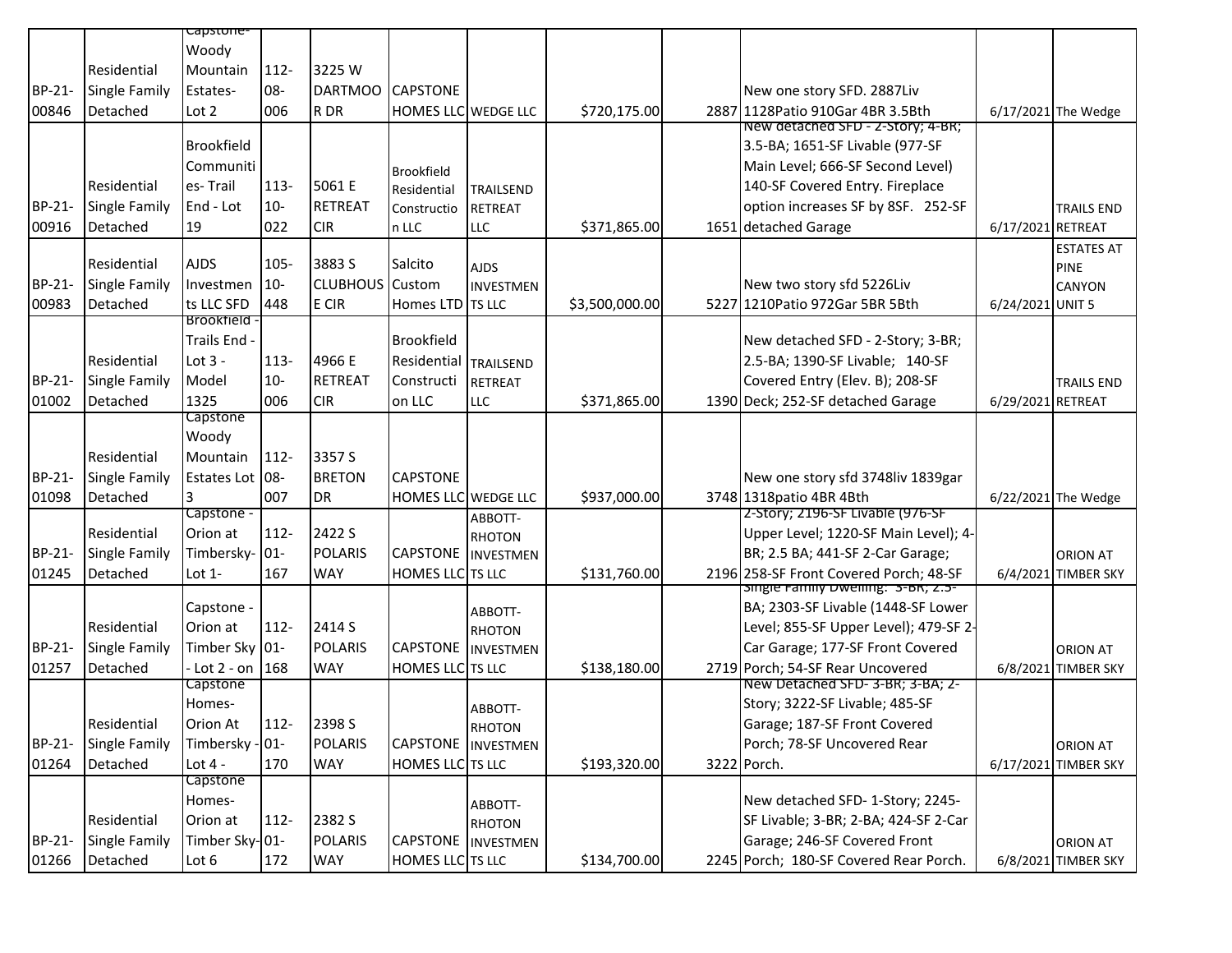|        |                      | Capstone        |         |                  |                           |                          |              |                                        |                  |                                    |
|--------|----------------------|-----------------|---------|------------------|---------------------------|--------------------------|--------------|----------------------------------------|------------------|------------------------------------|
|        |                      | Homes -         |         |                  |                           | ABBOTT-                  |              | New SFD Main Dwelling: 3-BR; 2.5-      |                  |                                    |
|        | Residential          | Orion at        | $112 -$ | 2406 S           |                           | <b>RHOTON</b>            |              | BA; 2282-SF Livable (not including     |                  |                                    |
| BP-21- | <b>Single Family</b> | Timbersky- 01-  |         | <b>POLARIS</b>   | <b>CAPSTONE</b>           | <b>INVESTMEN</b>         |              | ADU); 473-SF Garage; 361-SF            |                  | <b>ORION AT</b>                    |
| 01305  | Detached             | Lot $3 - n$     | 169     | <b>WAY</b>       | <b>HOMES LLC</b> TS LLC   |                          | \$176,920.00 | 2282 Covered Porch.                    |                  | 6/23/2021 TIMBER SKY               |
|        |                      | Capstone        |         |                  |                           |                          |              |                                        |                  |                                    |
|        |                      | Homes -         |         |                  |                           | ABBOTT-                  |              | New SFD - 3-BR; 2.5-BA; 1-Story;       |                  |                                    |
|        | Residential          | Orion at        | $112 -$ | 2374 S           |                           | <b>RHOTON</b>            |              | 1969-SF Livable (not including         |                  |                                    |
| BP-21- | <b>Single Family</b> | Timbersky - 01- |         | <b>POLARIS</b>   | <b>CAPSTONE</b> INVESTMEN |                          |              | Casita); 424-SF Garage; 263-SF         |                  | <b>ORION AT</b>                    |
| 01385  | Detached             | Lot 7           | 173     | <b>WAY</b>       | HOMES LLC TS LLC          |                          | \$148,020.00 | 1969 Covered Patio                     |                  | 6/22/2021 TIMBER SKY               |
|        |                      | Capstone        |         |                  |                           |                          |              |                                        |                  |                                    |
|        |                      | Homes -         |         |                  |                           |                          |              |                                        |                  |                                    |
|        |                      | Woody           |         |                  |                           |                          |              |                                        |                  |                                    |
|        | Residential          | Mountain        | $112 -$ | 3217W            |                           |                          |              |                                        |                  |                                    |
| BP-21- | <b>Single Family</b> | Estates -       | 08-     | DARTMOO CAPSTONE |                           |                          |              |                                        |                  |                                    |
| 01405  | Detached             | Lot 1           | 005     | R DR             | HOMES LLC WEDGE LLC       |                          | \$778,000.00 |                                        |                  | 6/21/2021 The Wedge                |
|        |                      | Capstone        |         |                  |                           |                          |              |                                        |                  |                                    |
|        |                      | Homes -         |         |                  |                           | ABBOTT-                  |              |                                        |                  |                                    |
|        | Residential          | Orion at        | $112 -$ | 2358 S           |                           | <b>RHOTON</b>            |              | 3-BR; 2.5-BA; 1-Story; 1969-SF         |                  |                                    |
| BP-21- | Single Family        | Timbersky - 01- |         | <b>POLARIS</b>   | <b>CAPSTONE</b>           | <b>INVESTMEN</b>         |              | Livable (not including Casita); 424-   |                  | <b>ORION AT</b>                    |
| 01442  | Detached             | Lot 9 -         | 175     | <b>WAY</b>       | HOMES LLC TS LLC          |                          | \$148,020.00 | 1969 SF Garage; 263-SF Covered Patios; |                  | 6/25/2021 TIMBER SKY               |
|        |                      |                 |         |                  | High                      | <b>THOMPSON</b>          |              |                                        |                  |                                    |
|        |                      |                 | 105-    | 4093 S           | Elevation                 | <b>MARY E</b>            |              |                                        |                  |                                    |
| BP-21- |                      | Thompson        | 06-     | KENDALL          | Roofing                   | <b>LIVING</b>            |              | Tear off re-roof no wood shake or      |                  | <b>ASPEN</b>                       |
| 01268  | Roofing              | Roof            | 080     | <b>ST</b>        | LLC                       | <b>TRUST</b>             | \$9,600.00   | shingles allowed                       | 6/1/2021 TRAILS  |                                    |
|        |                      |                 |         |                  | High                      |                          |              |                                        |                  |                                    |
|        |                      |                 | 111-    | 2200 N           | Elevation                 | <b>HARTMAN</b>           |              |                                        |                  |                                    |
| BP-21- |                      | Hartman         | $20 -$  | <b>FREMONT</b>   | Roofing                   | GREG &                   |              | Tear off re-roof no wood shake or      |                  | <b>LINWOOD</b>                     |
| 01269  | Roofing              | Roof            | 025     | <b>BLVD</b>      | LLC                       | CHERYLE<br><b>NELSON</b> | \$12,200.00  | shingles allowed                       |                  | 6/1/2021 HEIGHTS<br><b>MALPAIS</b> |
|        |                      |                 | 102-    | 1340 N           | Altitude                  | <b>FAMILY</b>            |              |                                        |                  | <b>ESTATES</b>                     |
| BP-21- |                      | <b>Nelson</b>   | 06-     | <b>ROCKRIDG</b>  | Roofing                   | INVESTMEN                |              | Tear off re-roof no wood shake or      |                  | UNIT <sub>1</sub>                  |
| 01275  | Roofing              | Roof            | 033     | E RD             | LLC                       | TS LLC                   | \$15,000.00  | shingles allowed                       | 6/1/2021 REPLAT  |                                    |
|        |                      |                 | $111 -$ |                  |                           |                          |              |                                        |                  | <b>PEAK VIEW</b>                   |
| BP-21- |                      | Gronek          | $10-$   | 3529 W           | Surebuild                 | <b>GRONEK</b>            |              | Tear off re-roof no wood shake or      |                  | <b>MEADOWS</b>                     |
| 01277  | Roofing              | Roof            | 126     | LOIS LN          | <b>LLC</b>                | MARIANNA                 | \$10,329.00  | shingles allowed                       | 6/1/2021 UNIT 2  |                                    |
|        |                      |                 |         |                  |                           | <b>IVIAKKS</b>           |              |                                        |                  |                                    |
|        |                      |                 |         | 915N             |                           | <b>STUART &amp;</b>      |              |                                        |                  |                                    |
|        |                      |                 | 106-    | <b>SINAGUA</b>   | Vistas                    | SARA                     |              |                                        |                  |                                    |
| BP-21- |                      | Marks           | $11-$   | <b>HEIGHTS</b>   | Roofing                   | <b>REVOCABLE</b>         |              | Tear off re-roof no wood shake or      |                  | SINAGUA                            |
| 01278  | Roofing              | Roof            | 014     | DR               | <b>LLC</b>                | <b>TRUST</b>             | \$8,500.00   | shingles allowed                       |                  | 6/1/2021 HEIGHTS                   |
|        |                      |                 | 112-    | 1754 W           | Steffan                   |                          |              |                                        |                  |                                    |
| BP-21- |                      | Steffan         |         | <b>STEPHEN</b>   |                           | <b>STEFAN</b>            |              | Tear off re-roof no wood shake or      |                  | <b>WEST</b>                        |
|        |                      |                 | 44-     |                  | Constructi                | RYAN P &                 |              |                                        |                  | VILLAGE                            |
| 01283  | Roofing              | Roof            | 092     | DR               | on                        | MICHELLE L               | \$4,000.00   | shingles allowed                       | 6/1/2021 ESTATES |                                    |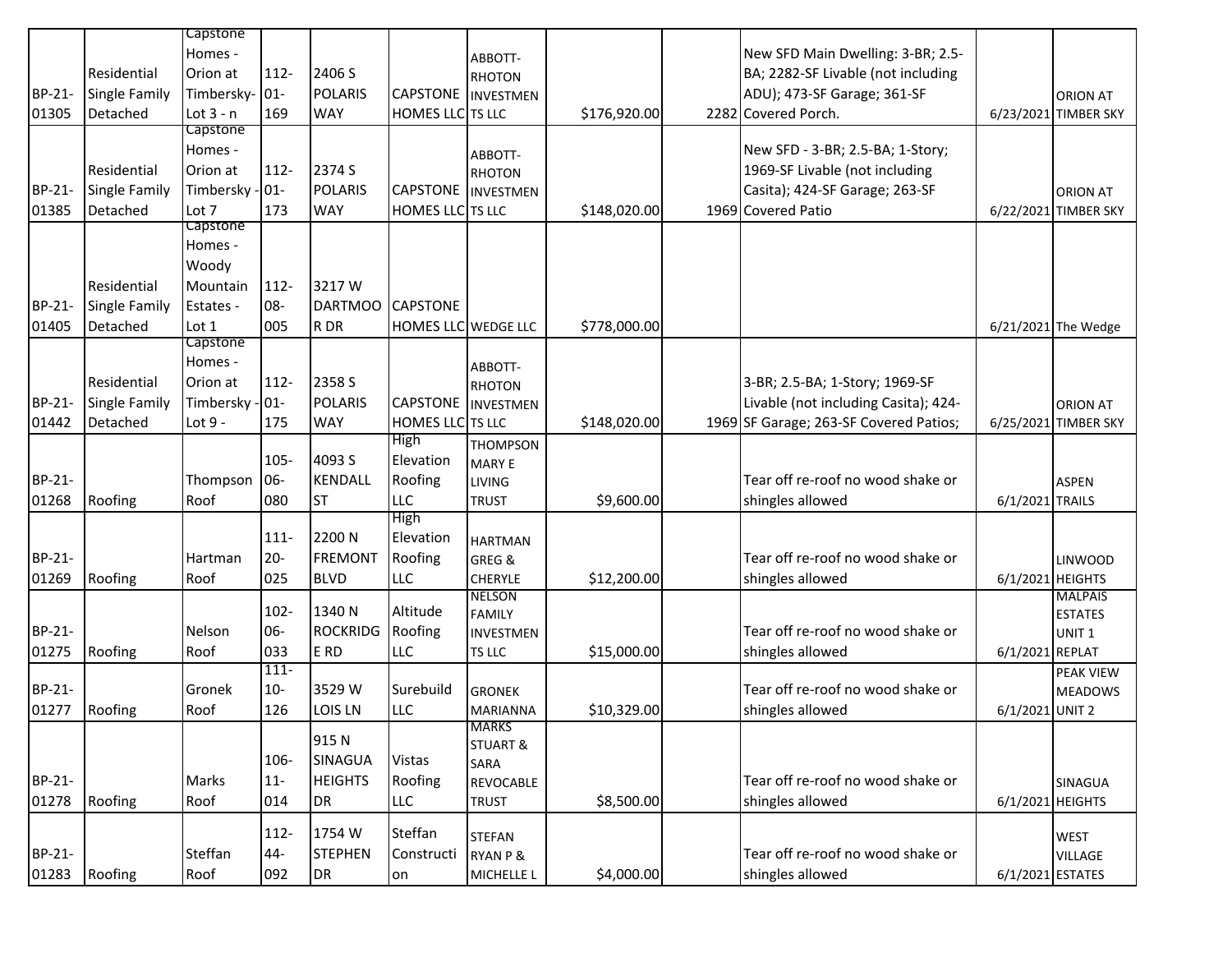|               |         |                   | $112 -$ | 2195 W             | <b>POLARIS</b>            |                    |              |                                   |                   |                     |
|---------------|---------|-------------------|---------|--------------------|---------------------------|--------------------|--------------|-----------------------------------|-------------------|---------------------|
|               |         |                   |         |                    |                           | <b>FAMELI</b>      |              |                                   |                   |                     |
| <b>BP-21-</b> |         | Wayne             | 49-     | ADIRONDA RESTORATI |                           | <b>MICHAEL</b>     |              | tear off re-roof no wood shake or |                   | <b>RAILROAD</b>     |
| 01301         | Roofing | Roof              | 092     | <b>CK AVE</b>      | ON INC                    | <b>WAYNE</b>       | \$3,000.00   | shingles allowed                  |                   | 6/3/2021 SPRINGS 66 |
|               |         |                   | 108-    |                    | <b>POLARIS</b>            |                    |              |                                   |                   |                     |
| BP-21-        |         |                   | $02 -$  | 3344 N             | <b>RESTORATI</b> VIOLA    |                    |              | Tear off re-roof no wood shake or |                   | <b>GREENLAW</b>     |
| 01302         | Roofing | Viola Roof        | 086     | <b>KING ST</b>     | ON INC                    | <b>CARLA M</b>     | \$3,000.00   | shingles allowed                  |                   | 6/3/2021 ESTATES 7  |
|               |         |                   |         |                    |                           |                    |              |                                   |                   | <b>GREENLAW</b>     |
|               |         |                   | 108-    | 3102 N             | <b>POLARIS</b>            |                    |              |                                   |                   | <b>TOWNHOUS</b>     |
| BP-21-        |         | Harrison          | $33 -$  | <b>CONNOR</b>      | <b>RESTORATI HARRISON</b> |                    |              | Tear off re-roof no wood shake or |                   | <b>ES UNIT 3</b>    |
| 01303         | Roofing | Roof              | 044     | <b>ST</b>          | ON INC                    | MISTY J            | \$3,000.00   | shingles allowed                  |                   | 6/3/2021 AMENDED    |
|               |         |                   |         |                    | <b>NOAH'S</b>             |                    |              |                                   |                   |                     |
|               |         |                   | 109-    |                    | ARK                       | KP                 |              |                                   |                   |                     |
| BP-21-        |         | <b>Brown</b>      | $11-$   | 2309N              | <b>ROOFING</b>            | <b>PROPERTIES</b>  |              | Tear off re-roof no wood shake or |                   |                     |
| 01329         | Roofing | Roof              | 005F    | <b>CENTER ST</b>   | CO INC                    | <b>LLC</b>         | \$3,000.00   | shingles allowed                  | 6/4/2021 N/A      |                     |
|               |         |                   |         |                    |                           |                    |              |                                   |                   | PONDEROSA           |
|               |         |                   | $112-$  |                    | Prostruct                 |                    |              |                                   |                   | <b>TRAILS</b>       |
| BP-21-        |         | Marco             | 59-     | 99 W               | <b>Builders</b>           | <b>MARCO</b>       |              | Tear off re-roof no wood shake or |                   | UNITS 4A 4B         |
| 01334         | Roofing | Roof              | 112     | HANCE TRL LLC      |                           | <b>ROBERT</b>      | \$9,559.00   | shingles allowed                  | 6/4/2021 4C       |                     |
|               |         | Continent         |         |                    |                           |                    |              |                                   |                   | <b>CONTINENT</b>    |
|               |         | al                | 117-    | 2985N              | Behmer                    |                    |              |                                   |                   | AL                  |
| BP-21-        |         | Twnhome           | $17 -$  | <b>FAIRVIEW</b>    | Industries                | <b>NCC</b>         |              | Tear off re-roof no wood shake or |                   | <b>TOWNHOUS</b>     |
| 01338         | Roofing | Roof              | 012     | DR                 | Inc                       | <b>CAPITAL LLC</b> | \$102,000.00 | shingles allowed                  | 6/4/2021 E UNIT 1 |                     |
|               |         |                   |         |                    |                           |                    |              |                                   |                   | NORMAL              |
|               |         |                   |         |                    |                           | <b>VELEZ</b>       |              |                                   |                   | <b>SCHOOL</b>       |
|               |         |                   | $103 -$ |                    | Prostruct                 | <b>FAMILY</b>      |              |                                   |                   | <b>ADDITION</b>     |
| BP-21-        |         |                   | $07 -$  | 205 S              | <b>Builders</b>           | INVESTMEN          |              | Tear off re-roof no wood shake or |                   | <b>FLAGSTAFF</b>    |
| 01339         | Roofing | Velez Roof        | 010     | <b>BEAVER ST</b>   | LLC                       | TS LLC             | \$10,647.00  | shingles allowed                  |                   | 6/4/2021 TOWN OF    |
|               |         |                   |         |                    | NOAH'S                    |                    |              |                                   |                   |                     |
|               |         |                   |         |                    |                           |                    |              |                                   |                   | <b>CONTINENT</b>    |
|               |         |                   | 114-    | 1770N              | <b>ARK</b>                |                    |              |                                   |                   | <b>AL COUNTRY</b>   |
| BP-21-        |         | Noble             | 09-     | <b>COLUMBIA</b>    | <b>ROOFING</b>            |                    |              | Tear off re-roof no wood shake or |                   | <b>CLUB</b>         |
| 01340         | Roofing | Roof              | 162     | <b>CIR</b>         | CO INC                    | Dale Burns         | \$5,000.00   | shingles allowed                  | 6/4/2021 ESTATES  |                     |
|               |         |                   |         |                    |                           |                    |              |                                   |                   |                     |
|               |         |                   |         |                    |                           |                    |              |                                   |                   |                     |
|               |         |                   |         | 2396 W             |                           |                    |              |                                   |                   |                     |
|               |         |                   |         | <b>RIO</b>         | COCONINO                  |                    |              |                                   |                   |                     |
|               |         |                   | $112 -$ | <b>GRANDE</b>      |                           |                    |              |                                   |                   | <b>RAILROAD</b>     |
| BP-21-        |         | Harrington 49-    |         |                    | <b>ROOFING</b>            | <b>HARRIGAN</b>    |              | Tear off re-roof no wood shake or |                   | SPRINGS 66          |
| 01342         | Roofing | Roof              | 253     | <b>CT</b>          | <b>COMPANY</b>            | JAMES              | \$8,000.00   | shingles allowed                  | 6/7/2021 UNIT 2   |                     |
|               |         |                   |         |                    |                           |                    |              |                                   |                   |                     |
|               |         |                   |         |                    |                           | <b>RINER REED</b>  |              |                                   |                   |                     |
|               |         |                   |         |                    |                           | <b>DOUGLAS</b>     |              |                                   |                   |                     |
|               |         |                   |         |                    | High                      | RINER-             |              |                                   |                   |                     |
|               |         |                   | $101 -$ | 506 N              | Elevation                 | <b>VONROTZ</b>     |              | Tear off re-roof no wood shake or |                   |                     |
| BP-21-        |         |                   | $24 -$  | <b>CHARLES</b>     | Roofing                   | <b>BEATRICE M</b>  |              | shingles allowed /installation of |                   | <b>PINECREST</b>    |
| 01351         | Roofing | <b>Riner Roof</b> | 045     | <b>RD</b>          | <b>LLC</b>                | <b>TRUSTEE</b>     | \$30,129.00  | metal roof                        | 6/15/2021 TERRACE |                     |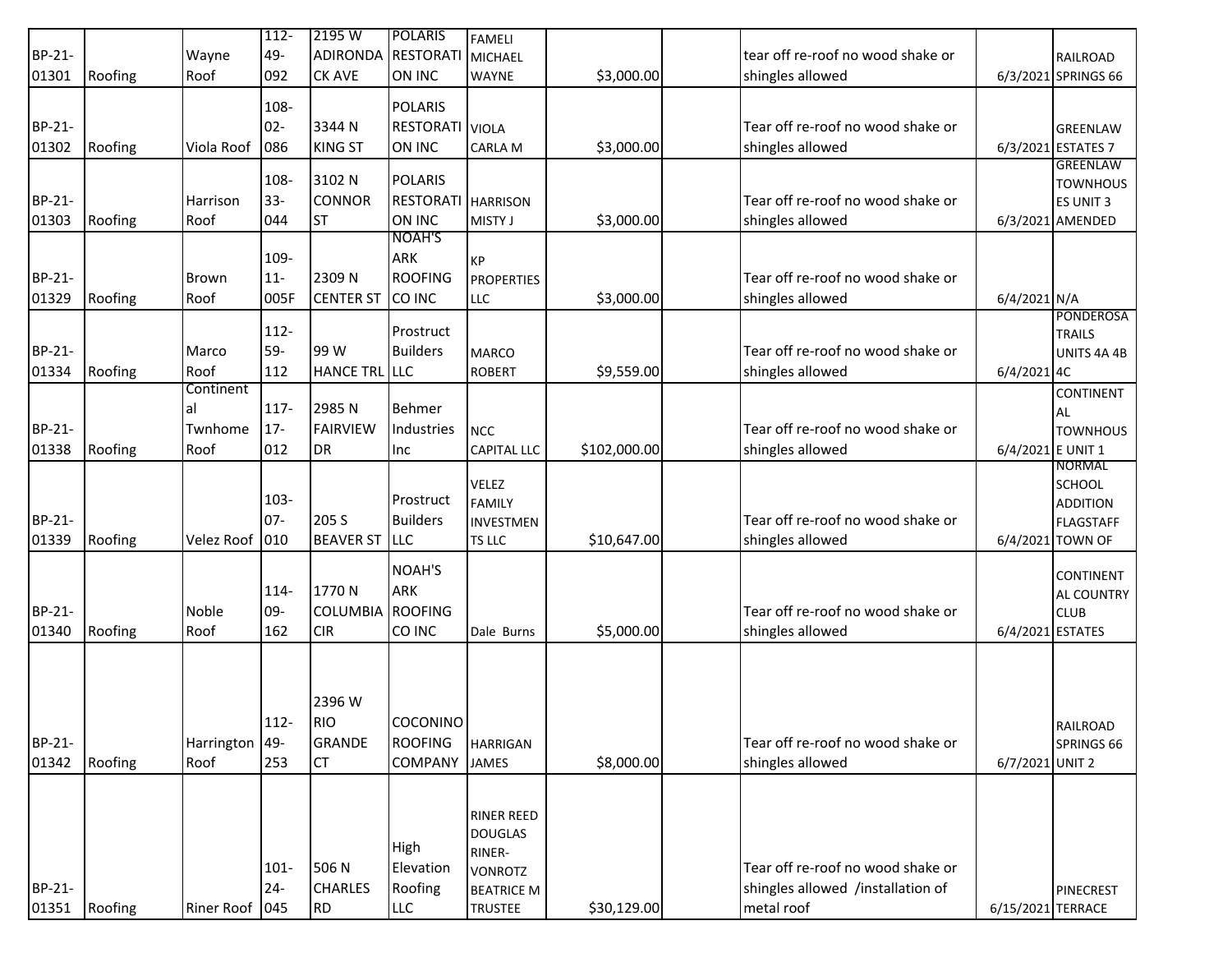|        |         |               | $108 -$ |                          | <b>IDEAL</b>     |                       |             |                                   |                   | <b>SWISS</b>          |
|--------|---------|---------------|---------|--------------------------|------------------|-----------------------|-------------|-----------------------------------|-------------------|-----------------------|
| BP-21- |         | Becker        | $14-$   | 3798N                    | <b>ROOFING</b>   | <b>BECKER</b>         |             | Tear off re-roof no wood shake or |                   | <b>MANOR</b>          |
| 01358  | Roofing | Roof          | 019     | <b>ZURICH ST</b>         | <b>INC</b>       | <b>ALICIA ROSE</b>    | \$8,730.00  | shingles allowed                  | 6/8/2021 UNIT 1   |                       |
|        |         |               | $101 -$ | 106 E                    | NOAH'S           |                       |             |                                   |                   | (REVISED              |
| BP-21- |         |               | $23 -$  | <b>TERRACE</b>           | ARK              |                       |             | Tear off re-roof no wood shake or |                   | <b>BLOCKS</b>         |
| 01362  | Roofing | Teller Roof   | 019     | AVE                      | <b>ROOFING</b>   | Dale Burns            | \$7,000.00  | shingles allowed                  |                   | 6/9/2021 12AB& C)     |
|        |         |               |         |                          |                  |                       |             |                                   |                   |                       |
|        |         |               | 107-    |                          | Steffan          | <b>STEFAN</b>         |             |                                   |                   | <b>SUNNYSIDE</b>      |
| BP-21- |         | Steffan       | 06-     | 1527 N                   | Constructi       | <b>RYAN P &amp;</b>   |             | Tear off re-roof no wood shake or |                   | <b>FARMS</b>          |
| 01363  | Roofing | Roof          | 099A    | <b>CENTER ST</b>         | on               | MICHELLE L            | \$3,500.00  | shingles allowed                  | 6/8/2021 TRACTS   |                       |
|        |         |               | $117 -$ | 4706 E                   | Prostruct        |                       |             |                                   |                   |                       |
| BP-21- |         |               | $11-$   | <b>HIGHTIMB</b>          | <b>Builders</b>  | GALLO                 |             | Tear off re-roof no wood shake or |                   |                       |
| 01365  | Roofing | Gallo Roof    | 107     | ER LN                    | LLC              | <b>DONNA</b>          | \$9,704.00  | shingles allowed                  |                   | 6/8/2021 SUNRIDGE     |
|        |         |               |         |                          |                  |                       |             |                                   |                   |                       |
|        |         |               |         |                          |                  |                       |             |                                   |                   |                       |
|        |         |               | 114-    | 1345 N                   | Prostruct        |                       |             |                                   |                   |                       |
| BP-21- |         | Bertaldo      | $17 -$  | <b>FOX HILL</b>          | <b>Builders</b>  | <b>BERTOLDO</b>       |             | Tear off re-roof no wood shake or |                   | <b>AMBERWOO</b>       |
| 01366  | Roofing | Roof          | 039     | <b>RD</b>                | LLC              | <b>JOSEPH R</b>       | \$8,329.00  | shingles allowed                  | 6/8/2021 D UNIT 1 |                       |
|        |         |               |         |                          |                  | <b>MCCLAIN</b>        |             |                                   |                   |                       |
|        |         |               |         |                          |                  | <b>STEPHEN M</b>      |             |                                   |                   | <b>CHESHIRE</b>       |
|        |         |               | $111 -$ | 3024 W                   | <b>POLARIS</b>   | & JODELLE J           |             |                                   |                   | <b>PARK</b>           |
| BP-21- |         | McClain       | $18-$   | <b>EASTERDA</b>          | <b>RESTORATI</b> | LIVING                |             | Tear off re-roof no wood shake or |                   | <b>TOWNHOME</b>       |
| 01369  | Roofing | Roof          | 009     | Y LN                     | <b>ON INC</b>    | <b>TRUST</b>          | \$3,000.00  | shingles allowed                  | $6/8/2021$ S      |                       |
|        |         |               | $103 -$ | 75 E                     | <b>POLARIS</b>   |                       |             |                                   |                   | <b>LAKE MARY</b>      |
| BP-21- |         | Conway        | $30-$   | <b>CAMILLE</b>           | RESTORATI CONWAY |                       |             | Tear off re-roof no wood shake or |                   | <b>PARK</b>           |
| 01370  | Roofing | Roof          | 009     | <b>DR</b>                | ON INC           | <b>RICHARD M</b>      | \$3,000.00  | shingles allowed                  | 6/8/2021 ESTATES  |                       |
|        |         |               | $107 -$ |                          | <b>Vistas</b>    |                       |             |                                   |                   | <b>SUNNYSIDE</b>      |
| BP-21- |         | Buckendah 05- |         | 1708N                    | Roofing          | <b>BUCKENDA</b>       |             | Tear off re-roof no wood shake or |                   | <b>FARMS</b>          |
| 01380  | Roofing | l Roof        | 112B    | <b>CENTER ST</b>         | LLC              | HL KARL D             | \$3,500.00  | shingles allowed                  | 6/9/2021 TRACTS   |                       |
|        |         |               |         | 4920 E                   |                  |                       |             |                                   |                   |                       |
|        |         |               | 114-    | <b>MOUNT</b>             | Prostruct        | <b>ALEMAN</b><br>SARA |             |                                   |                   | <b>CONTINENT</b>      |
| BP-21- |         | Aleman        | $13 -$  | PLEASANT                 | <b>Builders</b>  | <b>FAMILY</b>         |             | Tear off re-roof no wood shake or |                   |                       |
| 01381  | Roofing | Roof          | 035     | <b>DR</b>                | LLC              | <b>TRUST</b>          | \$15,084.00 | shingles allowed                  | 6/9/2021 ACRES    | AL LAKESIDE           |
|        |         |               |         |                          |                  |                       |             |                                   |                   | <b>CHRISTMAS</b>      |
|        |         |               | $113 -$ | 6707N                    | Prostruct        | <b>HEHER</b>          |             |                                   |                   | TREE                  |
| BP-21- |         | Heher         | $57-$   | <b>SNOWFLAK</b> Builders |                  | <b>FAMILY</b>         |             | Tear off re-roof no wood shake or |                   | <b>ESTATES</b>        |
| 01382  | Roofing | Roof          | 202     | E DR                     | <b>LLC</b>       | <b>TRUST</b>          | \$10,494.00 | shingles allowed                  | 6/9/2021 UNIT 4   |                       |
|        |         |               | $112 -$ | 6078 S                   | <b>LCR</b>       |                       |             |                                   |                   | PONDEROSA             |
| BP-21- |         | Staley        | $05 -$  | AMETHYST                 | <b>ROOFING</b>   | <b>STALEY</b>         |             | Tear off re-roof no wood shake or |                   | <b>TRAILS UNIT</b>    |
| 01391  | Roofing | Roof          | 093     | <b>RD</b>                | <b>INC</b>       | ANNE L                | \$10,541.00 | shingles allowed                  | 6/11/20216        |                       |
|        |         |               |         |                          |                  |                       |             |                                   |                   |                       |
|        |         |               | $101 -$ | 1052 E                   | <b>IDEAL</b>     | <b>MARTINO</b>        |             |                                   |                   |                       |
| BP-21- |         | Martino       | $31 -$  | <b>APPLE</b>             | <b>ROOFING</b>   | <b>ADA LIVING</b>     |             | Tear off re-roof no wood shake or |                   | SWITZER               |
| 01393  | Roofing | Roof          | 089     | <b>WAY</b>               | <b>INC</b>       | <b>TRUST</b>          | \$8,960.00  | shingles allowed                  |                   | 6/10/2021 MESA UNIT 3 |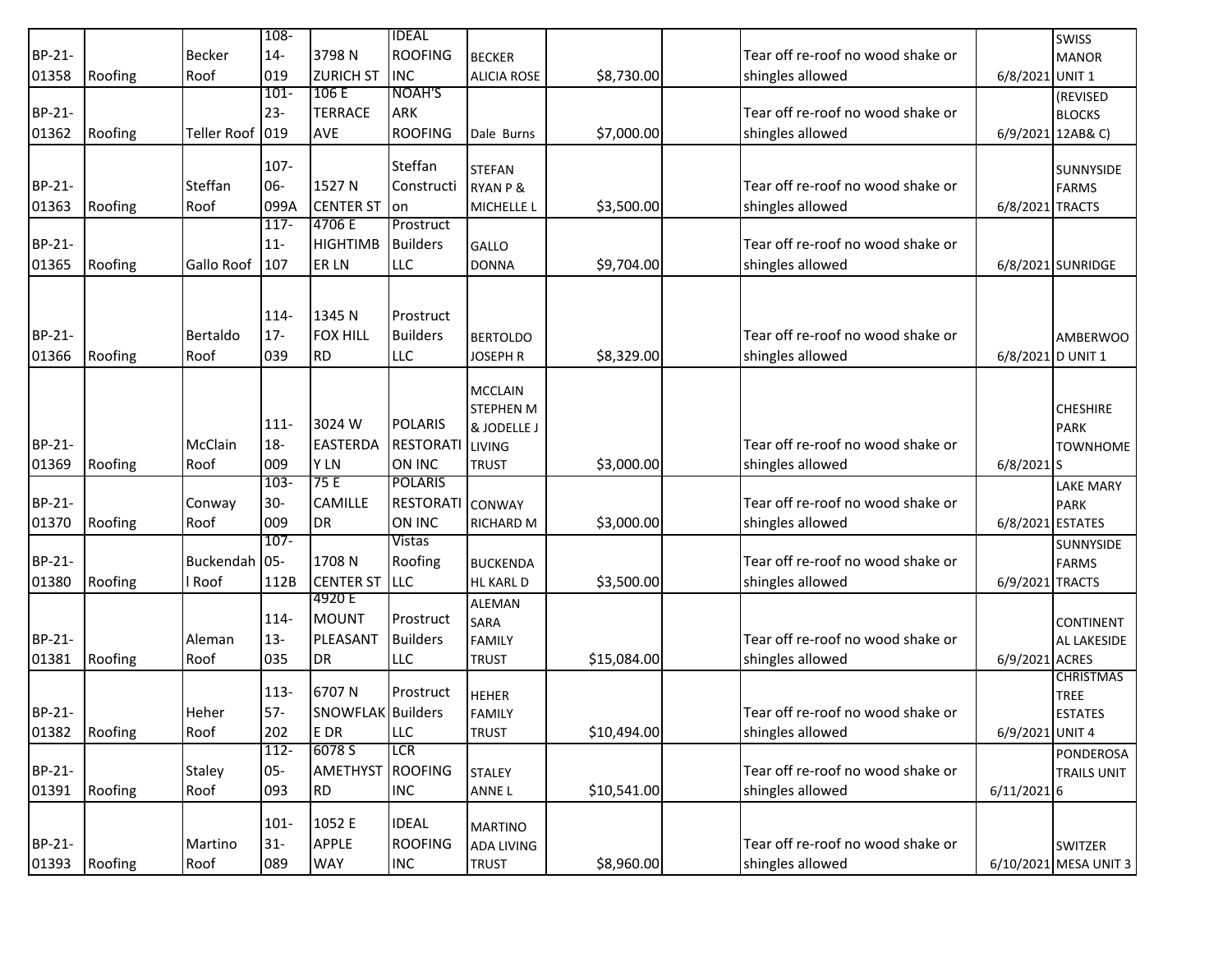|        |         |                   | $101 -$     | 1035N                |                       | <b>YOUNG</b>                          |             |                                   |                     |                                     |
|--------|---------|-------------------|-------------|----------------------|-----------------------|---------------------------------------|-------------|-----------------------------------|---------------------|-------------------------------------|
| BP-21- |         | Young             | $31-$       | <b>MANZANIT</b>      | Surebuild             | JEFFREY A &                           |             | Tear off re-roof no wood shake or |                     | <b>SWITZER</b>                      |
| 01395  | Roofing | Roof              | 074         | A WAY                | <b>LLC</b>            | <b>KELLIA</b>                         | \$8,626.00  | shingles allowed                  |                     | 6/11/2021 MESA UNIT 3               |
|        |         |                   |             |                      |                       |                                       |             |                                   |                     | <b>BOULDER</b>                      |
|        |         |                   | 112-        | 2236 S               | Advosy                |                                       |             |                                   |                     | <b>POINTE AT</b>                    |
| BP-21- |         |                   | $55-$       | <b>ROCKING</b>       | Constructi            | PFEIL<br><b>THOMAS G</b>              |             | Tear off re-roof no wood shake or |                     | <b>WOODLAND</b><br><b>S VILLAGE</b> |
| 01396  | Roofing | <b>Pfiel Roof</b> | 036         | <b>HORSE LN</b>      | on LLC                | & JOYCE M                             | \$5,000.00  | shingles allowed                  | 6/10/2021 UNIT 7    |                                     |
|        |         |                   |             |                      |                       | <b>MCQUIVEY</b>                       |             |                                   |                     |                                     |
|        |         |                   | 105-        | 4187 S               |                       | <b>CHRISTOPH</b>                      |             |                                   |                     |                                     |
| BP-21- |         | McQuivey          | $18 -$      | <b>ORCHARD</b>       | Surebuild             | ERJ&                                  |             | Tear off re-roof no wood shake or |                     |                                     |
| 01397  | Roofing | Roof              | 063         | <b>LAKE DR</b>       | <b>LLC</b>            | <b>REBECCAK</b>                       | \$6,111.00  | shingles allowed                  |                     | 6/11/2021 FOXWOOD                   |
|        |         |                   | $101 -$     | 301 N                |                       | <b>ABLE DAVID</b>                     |             |                                   |                     |                                     |
| BP-21- |         |                   | $23 -$      | <b>WILLIAM</b>       | <b>OWNER</b>          | &<br><b>HAUBENSAK</b>                 |             | Tear off re-roof no wood shake or |                     |                                     |
| 01409  | Roofing | Able Roof         | 069         | <b>RD</b>            | <b>BUILDER</b>        | <b>KAREN</b>                          | \$10,000.00 | shingles allowed                  |                     | 6/11/2021 PINECREST                 |
|        |         | Coconino          |             |                      | NOAH'S                |                                       |             |                                   |                     |                                     |
|        |         | Auto              | $104 -$     |                      | <b>ARK</b>            |                                       |             |                                   |                     |                                     |
| BP-21- |         | Supply            | $05 -$      | 1120 E               | <b>ROOFING</b>        |                                       |             | Tear off re-roof no wood shake or |                     |                                     |
| 01413  | Roofing | Roof              | 009B        | ROUTE 66             | CO INC                | Dale Burns                            | \$10,000.00 | shingles allowed                  | 6/14/2021 N/A       |                                     |
|        |         |                   |             |                      |                       | CASKEY                                |             |                                   |                     |                                     |
|        |         |                   |             |                      |                       | <b>ROBERT &amp;</b>                   |             |                                   |                     |                                     |
|        |         |                   | $112 -$     |                      | <b>IDEAL</b>          | <b>CHRISTINA</b>                      |             |                                   |                     | <b>UNIVERSITY</b>                   |
| BP-21- |         | Caskey            | $41 -$      | 3640 S               | <b>ROOFING</b>        | <b>FAMILY</b>                         |             | Tear off re-roof no wood shake or |                     | <b>HIGHLANDS</b>                    |
| 01419  | Roofing | Roof<br>MI Juliet | 052<br>100- | <b>CHERYL DR</b>     | <b>INC</b><br>ideal   | <b>TRUST</b>                          | \$8,690.00  | shingles allowed                  | 6/14/2021 UNIT 7    |                                     |
| BP-21- |         | Properties        | $20 -$      | 12 N                 | <b>ROOFING</b>        | <b>MT JULIET</b><br><b>PROPERTIES</b> |             | Tear off re-roof no wood shake or |                     | <b>FLAGSTAFF</b>                    |
| 01420  | Roofing | Roof              | 023         | <b>BEAVER ST</b>     | <b>INC</b>            | <b>LLC</b>                            | \$23,770.00 | shingles allowed                  |                     | 6/14/2021 TOWNSITE                  |
|        |         |                   | 114-        |                      | Prostruct             | <b>BOYCE</b>                          |             |                                   |                     |                                     |
| BP-21- |         |                   | $18 -$      | 5975 E               | <b>Builders</b>       | DANIEL-JAY                            |             | Tear off re-roof no wood shake or |                     | <b>AMBERWOO</b>                     |
| 01427  | Roofing | Boyce Roof 035    |             | <b>ABBEY RD</b>      | <b>LLC</b>            | T & JESSICA                           | \$15,470.00 | shingles allowed                  | 6/15/2021 D UNIT 2  |                                     |
|        |         |                   |             |                      |                       |                                       |             |                                   |                     |                                     |
|        |         |                   | $104 -$     |                      | Prostruct             | <b>BOYCE</b>                          |             |                                   |                     |                                     |
| BP-21- |         |                   | 09-         | 22 E CALLE           | <b>Builders</b>       | <b>DANIEL-JAY</b>                     |             | Tear off re-roof no wood shake or |                     |                                     |
| 01429  | Roofing | Boyce Roof 027B   |             | <b>CONTENTA</b>      | <b>LLC</b><br>Arizona | T & JESSICA                           | \$11,123.00 | shingles allowed                  |                     | 6/15/2021 PINE KNOLL                |
|        |         |                   | 108-        | 2804 N               | Metal                 |                                       |             |                                   |                     |                                     |
| BP-21- |         | Boehm             | $10-$       | <b>PATTERSO</b>      | Roofing               | <b>BOEHME</b><br><b>REINHOLD</b>      |             | Tear off re-roof no wood shake or |                     | GREENLAW                            |
| 01431  | Roofing | Roof              | 107         | N BLVD               | <b>LLC</b>            | & NICOLE                              | \$26,000.00 | shingles allowed                  | 6/15/2021 ESTATES 3 |                                     |
| BP-21- |         | <b>Hurley</b>     | $107 -$     | 1540 N               | <b>HAVASU</b>         | <b>HURLEY</b>                         |             | Tear off re-roof no wood shake or |                     |                                     |
| 01435  | Roofing | Roof              | $18-$       | FOXGLENN             | <b>ROOFING</b>        | <b>BEVERLY J</b>                      | \$10,000.00 | shingles allowed                  |                     | 6/15/2021 FOXGLENN                  |
|        |         |                   | $107 -$     |                      |                       |                                       |             |                                   |                     |                                     |
| BP-21- |         | Munot LLC         | $26 -$      | 2684 N ELK Surebuild |                       |                                       |             | Tear off re-roof no wood shake or |                     |                                     |
| 01440  | Roofing | Roof              | 038         | <b>RUN ST</b>        | LLC                   | <b>MUNOT LLC</b>                      | \$17,692.00 | shingles allowed                  | 6/25/2021 ELK RUN   |                                     |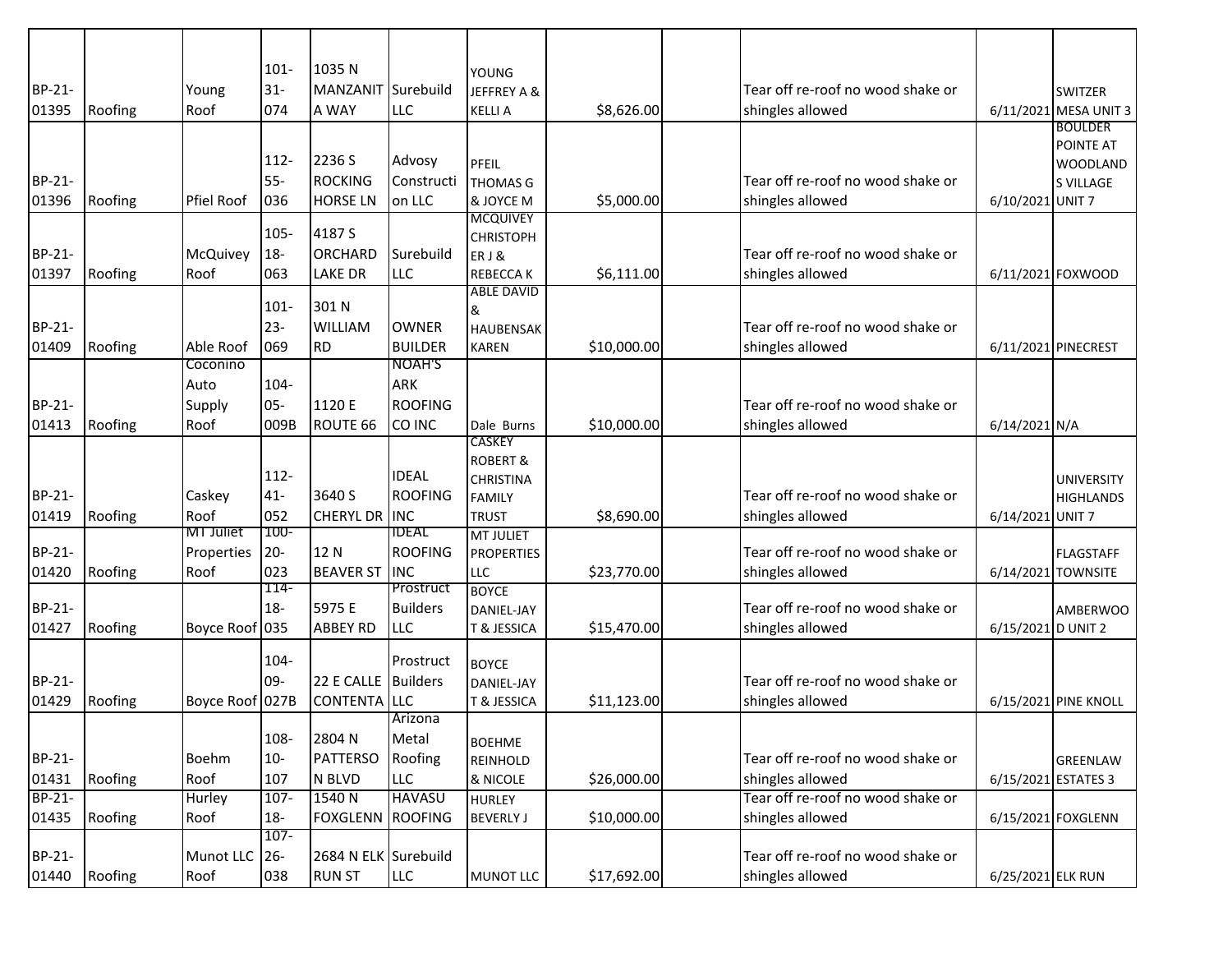|               |         |                   | $110 -$ | 1812 N           | Prostruct        | <b>HARMON</b>                 |             |                                       |                   |                      |
|---------------|---------|-------------------|---------|------------------|------------------|-------------------------------|-------------|---------------------------------------|-------------------|----------------------|
| <b>BP-21-</b> |         | Harmen            | $05 -$  | <b>MEADOW</b>    | <b>Builders</b>  | JOHN W &                      |             | Tear off re-roof no wood shake or     |                   | <b>MOUNT</b>         |
| 01441         | Roofing | Roof              | 042     | <b>LARK DR</b>   | <b>LLC</b>       | <b>ROSE ANN</b>               | \$10,149.00 | shingles allowed                      |                   | 6/16/2021 ELDEN PARK |
|               |         |                   |         |                  |                  |                               |             |                                       |                   | <b>NORMAL</b>        |
|               |         |                   |         |                  |                  | <b>VELEZ</b>                  |             |                                       |                   | <b>SCHOOL</b>        |
|               |         |                   | $103 -$ |                  | Prostruct        | <b>FAMILY</b>                 |             |                                       |                   | <b>ADDITION</b>      |
| <b>BP-21-</b> |         |                   | $07 -$  | 203 S            | <b>Builders</b>  | <b>INVESTMEN</b>              |             | Tear off re-roof no wood shake or     |                   | <b>FLAGSTAFF</b>     |
| 01452         | Roofing | <b>Velez Roof</b> | 009     | <b>BEAVER ST</b> | <b>LLC</b>       | <b>TS LLC</b>                 | \$8,804.00  | shingles allowed                      | 6/17/2021 TOWN OF |                      |
|               |         |                   |         | 4920 E           |                  | <b>ALEMAN</b>                 |             |                                       |                   |                      |
|               |         |                   | 114-    | <b>MOUNT</b>     | Prostruct        | <b>SARA</b>                   |             |                                       |                   | <b>CONTINENT</b>     |
| BP-21-        |         | Aleman            | $13 -$  | PLEASANT         | <b>Builders</b>  | <b>FAMILY</b>                 |             | Tear off re-roof no wood shake or     |                   | AL LAKESIDE          |
| 01453         | Roofing | Roof              | 035     | <b>DR</b>        | <b>LLC</b>       | <b>TRUST</b>                  | \$13,012.00 | shingles allowed                      | 6/17/2021 ACRES   |                      |
|               |         |                   |         |                  | NOAH'S           |                               |             |                                       |                   |                      |
|               |         |                   | $102 -$ |                  | ARK              |                               |             | Shingle Reroof- Tear off existing Ice |                   | <b>KAIBAB</b>        |
| BP-21-        |         | Nolan Gee         | $07 -$  | 1708N            | <b>ROOFING</b>   |                               |             | and water Underlayment install        |                   | PLAZA UNIT           |
| 01470         | Roofing | 215013            | 045     | <b>KUTCH DR</b>  | CO INC           | Dale Burns                    | \$9,000.00  | new 30 Year shingle                   | $6/18/2021$ 3     |                      |
|               |         |                   | $113-$  |                  | <b>IDEAL</b>     |                               |             |                                       |                   |                      |
| <b>BP-21-</b> |         |                   | $07 -$  | 2800 N EL        | <b>ROOFING</b>   | <b>FLAGSTAFF</b>              |             | Tear off re-roof no wood shake or     |                   |                      |
| 01475         | Roofing | <b>COF Roof</b>   | 002A    | <b>PASO RD</b>   | <b>INC</b>       | <b>CITY OF</b>                | \$6,130.00  | shingles allowed                      | 6/21/2021 N/A     |                      |
|               |         |                   | $112 -$ | 2404 W           |                  |                               |             |                                       |                   | <b>RAILROAD</b>      |
| BP-21-        |         | Hlavac            | 49-     | <b>ALASKA</b>    | <b>HAVASU</b>    | <b>HLAVAC</b>                 |             | Tear off re-roof no wood shake or     |                   | SPRINGS 66           |
| 01501         | Roofing | Roof              | 226     | AVE              | <b>ROOFING</b>   | <b>MICHELLE</b>               | \$9,000.00  | shingles allowed                      | 6/23/2021 UNIT 2  |                      |
|               |         |                   |         |                  |                  | ZIMMERMA                      |             |                                       |                   |                      |
|               |         |                   | 110-    |                  | Northern         | N PAULA                       |             |                                       |                   |                      |
| <b>BP-21-</b> |         | Zimmerma          | $05-$   | 1814 N           | Design           | <b>RAYNE</b>                  |             | Tear off reroof no wood shakes or     |                   | <b>MOUNT</b>         |
| 01504         | Roofing | n Roof            | 123     | <b>BEAVER ST</b> | Services         | <b>TRUST</b>                  | \$6,000.00  | shingles allowed                      |                   | 6/23/2021 ELDEN PARK |
|               |         |                   | 105-    | 182 E            | <b>POLARIS</b>   | <b>PHELPS</b>                 |             |                                       |                   |                      |
| BP-21-        |         | Phelps            | 06-     | <b>MOHAWK</b>    | <b>RESTORATI</b> | <b>FAMILY</b>                 |             | Tear off re-roof no wood shake or     |                   |                      |
| 01508         | Roofing | Roof              | 097     | <b>DR</b>        | ON INC           | <b>LIVING</b><br><b>TRUST</b> | \$3,000.00  | shingles allowed                      | 6/24/2021 TRAILS  | <b>ASPEN</b>         |
|               |         |                   |         |                  |                  |                               |             |                                       |                   | COCONINO             |
|               |         |                   |         |                  |                  |                               |             |                                       |                   | <b>COUNTRY</b>       |
|               |         |                   | 117-    | 2590N            |                  |                               |             |                                       |                   | <b>CLUB</b>          |
| BP-21-        |         | Hottspiller       | 06-     | <b>OAKMONT</b>   | <b>OWNER</b>     | <b>HOTSENPILL</b>             |             | Tear off re-roof no wood shake or     |                   | <b>ESTATES</b>       |
| 01511         | Roofing | Roof              | 053     | <b>DR</b>        | <b>BUILDER</b>   | ER KENT V                     | \$5,000.00  | shingles allowed                      | 6/24/2021 UNIT 1  |                      |
|               |         |                   |         |                  | High             |                               |             |                                       |                   |                      |
|               |         |                   | 113-    | 3733 E           | Elevation        |                               |             |                                       |                   | <b>MOUNT</b>         |
| BP-21-        |         |                   | $80-$   | <b>AVOCET</b>    | Roofing          | LANG                          |             | Tear off re-roof no wood shake or     |                   | <b>ELDEN</b>         |
| 01514         | Roofing | Lang Roof         | 051     | AVE              | <b>LLC</b>       | <b>JANICE</b>                 | \$16,100.00 | shingles allowed                      |                   | 6/28/2021 FOOTHILLS  |
|               |         |                   | $112 -$ | 1781 W           | High             | PIZZI                         |             |                                       |                   | <b>UNIVERSITY</b>    |
| BP-21-        |         |                   | $37 -$  | <b>UNIVERSIT</b> | Elevation        | <b>THOMAS &amp;</b>           |             | Tear off re-roof no wood shake or     |                   | <b>HIGHLANDS</b>     |
| 01516         | Roofing | Pizzi Roof        | 026     | Y HEIGHTS        | Roofing          | WENDY                         | \$13,300.00 | shingles allowed                      | 6/28/2021 UNIT 4  |                      |
|               |         |                   |         |                  |                  |                               |             |                                       |                   |                      |
|               |         |                   | 102-    | 1210N            |                  | <b>MILIOS</b>                 |             |                                       |                   | ANTELOPE             |
| BP-21-        |         | <b>Millios</b>    | 08-     | MCMILLAN HAVASU  |                  | <b>GREGORY S</b>              |             | Tear off re-roof no wood shake or     |                   | <b>VALLEY UNIT</b>   |
| 01533         | Roofing | Roof              | 024     | <b>RD</b>        | <b>ROOFING</b>   | & SARAH C                     | \$11,000.00 | shingles allowed                      | $6/28/2021$ 1     |                      |